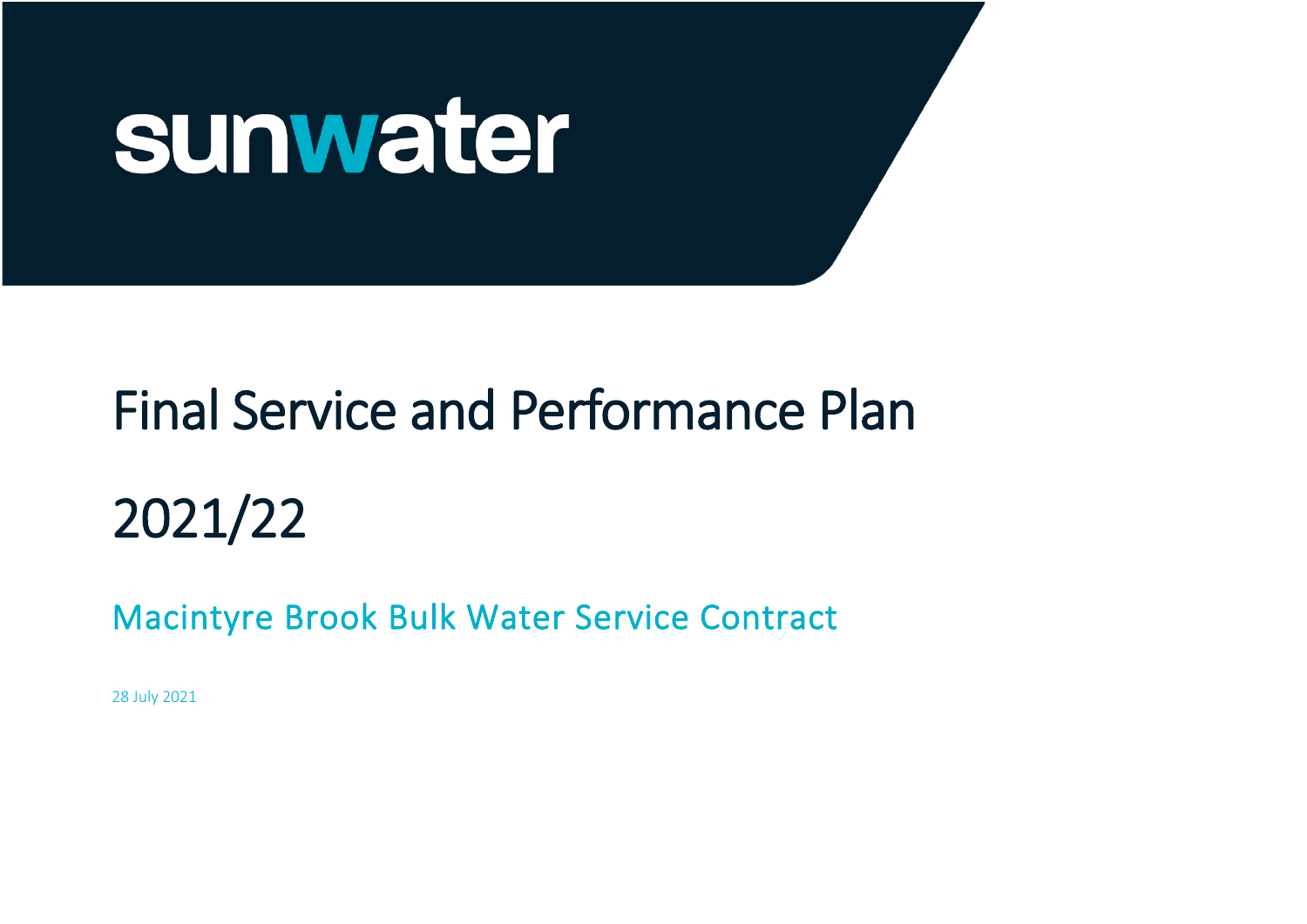# **Contents**

| Cost of delivering services-Annuity and non-annuity funded expenditure 9 |
|--------------------------------------------------------------------------|
|                                                                          |
|                                                                          |
| Appendix 2-Operating and annuity-funded costs by expense type 13         |
| Appendix 3—Comparison of forecast and actual annuity-funded projects     |
| Appendix 4-Annuity-funded projects for 2020/21 to 2025/26  16            |

# <span id="page-1-0"></span>At a glance

l,

j

l,

# Our performance in 2019/20

Operating costs: \$1.26 million (9.2% less than forecast)

#### Key drivers of cost variance:

lower than budgeted labour costs, local area and corporate support costs, and indirect

#### Annuity-funded costs: **BU** \$0.39 million (29.6% more than forecast)

#### Key drivers of cost variance:

- increased scope of works associated with reconnecting the lower wheel on gate 5 at Coolmunda Dam to ensure personnel can safely work under the float wells
- the unplanned replacement of a leaking butterfly valve at Whetstone weir

Service targets: Met

• new projects to undertake topographic and bathymetric surveys at Coolmunda Dam and Greenup Weir to determine and update the storage curves.

 Total water deliveries: (၂) 1926 ML Water delivered to irrigators: 1594 ML

### Outlook for 2021/22

Forecast operating costs: \$1.67 million ნ'ბ ბ <u>ណីឃ្លា</u>

Significant areas of expenditure: Key projects planned:

- insurance (\$0.34 million)
- operations (\$0.98 million)
- preventative maintenance (\$0.29 million).

#### Forecast annuity-funded costs: **■8** \$4.82 million

No exceptions

 $\circledcirc$ 

- comprehensive risk assessment of Coolmunda Dam (\$1.18 million)
- spillway gate system condition assessment and refurbishment at Coolmunda Dam (\$3.37 million).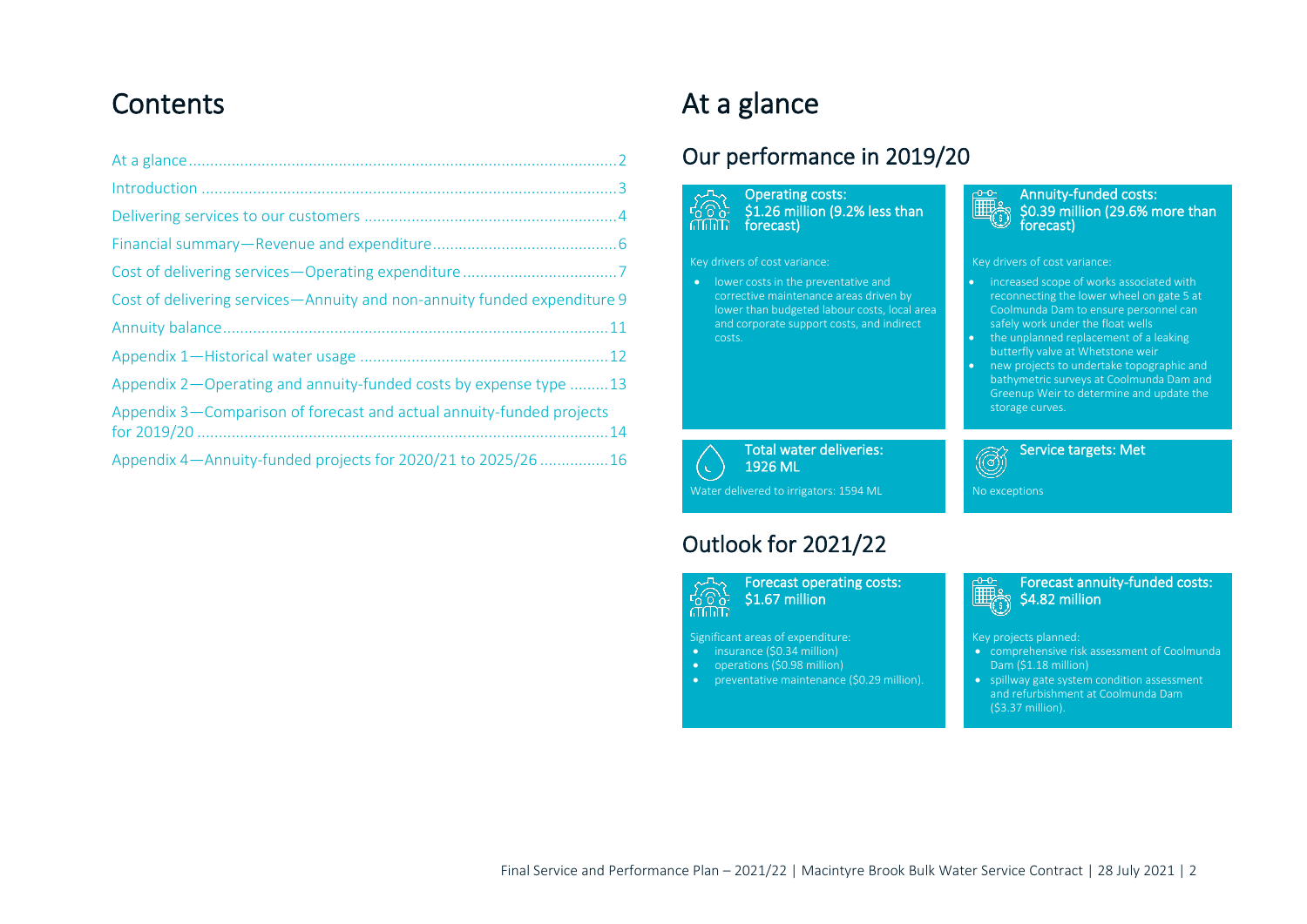# <span id="page-2-0"></span>Introduction

This Service and Performance Plan (S&PP) details a range of proposed scheme activities and projects, and presents a breakdown of anticipated costs for review. It also compares Sunwater's actual costs for 2019/20 with our previous forecasts for this scheme.

The purpose of this year's S&PP for the Macintyre Brook Bulk Water Service Contract is to:

- present to customers Sunwater's projected costs<sup>1</sup> for the upcoming five-year period, i.e. 2021/22 to 2025/26
- consult with our customers on forecast operating and annuity-funded costs for 2021/22 and the forward program of works
- examine Sunwater's performance in 2019/20 against previous forecasts and service targets.

Our focus during 2021/22 will be on ensuring dam safety compliance is maintained and that refurbishment and corrective work identified through our annual and five yearly comprehensive inspections at Coolmunda Dam are implemented safely, timely and efficiently. We also plan to investigate the role Greenup Weir should play in the water supply scheme in the long term and develop options/a business case for customer consideration.

In addition to this S&PP, Sunwater has published an information sheet which explains the types of costs we incur in delivering water to our customers and how those costs are allocated to service contracts. The information sheet is available at:

[www.sunwater.com.au/customer/products-and-services/service-and](https://www.sunwater.com.au/customer/products-and-services/service-and-performance-plans/)[performance-plans/](https://www.sunwater.com.au/customer/products-and-services/service-and-performance-plans/)

Input from customers is a valuable part of Sunwater's planning process and ensures that we invest in areas which support the services we provide to customers[. Figure 1](#page-2-1) outlines how Sunwater and customers work together in relation to S&PPs.

#### <span id="page-2-1"></span>*Figure 1: Customer consultation and S&PPs*



We welcome and encourage your feedback on this S&PP. To have your say and shape future S&PPs, please contact us via email or post:

Email: [sppfeedback@sunwater.com.au](mailto:sppfeedback@sunwater.com.au)

Post: S&PP Feedback PO Box 15536 City East Qld 4002

<sup>&</sup>lt;sup>1</sup> All financial figures reported in this document are in nominal dollars, i.e. dollars of the day. Figures may not sum due to rounding.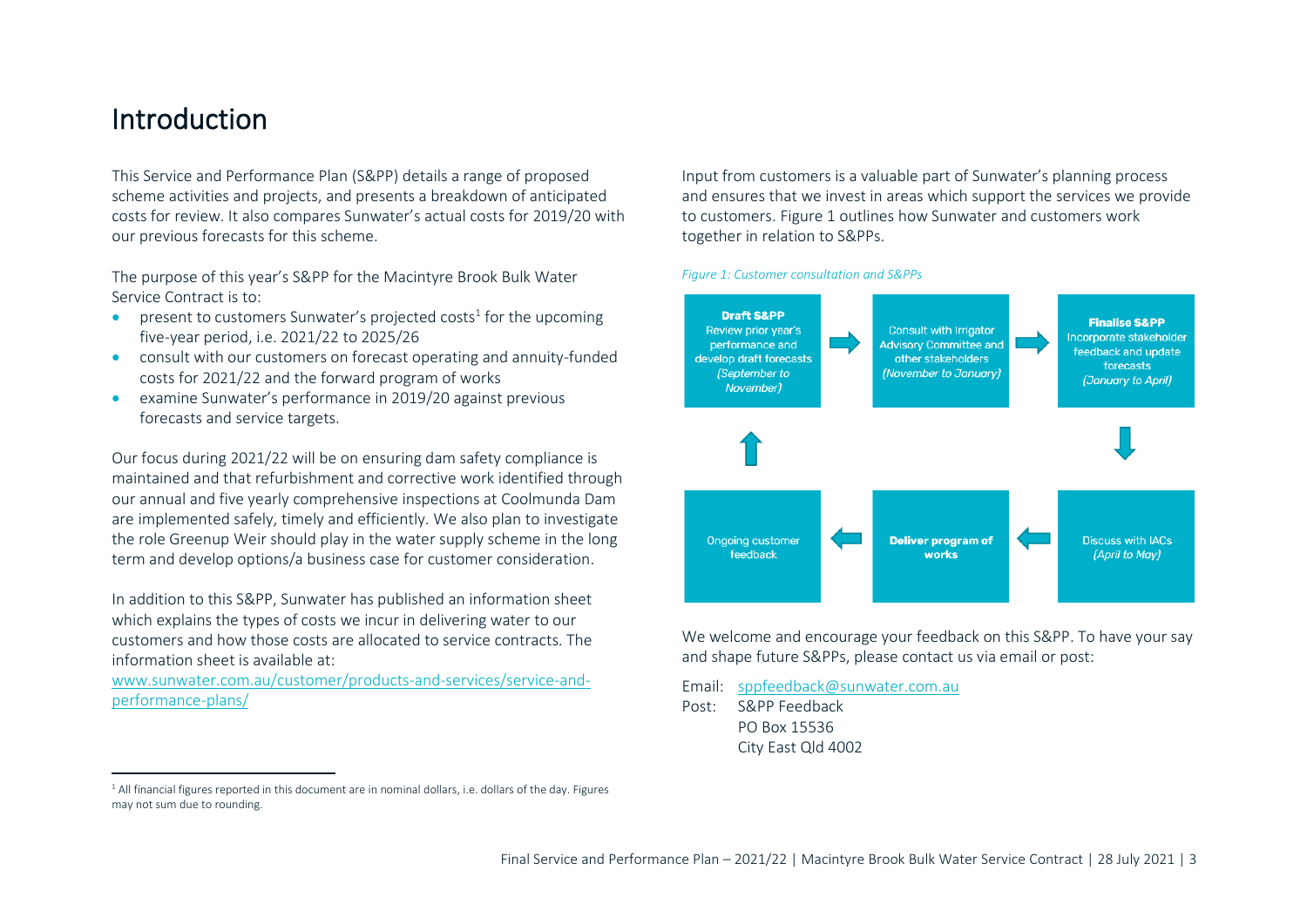# <span id="page-3-0"></span>Delivering services to our customers

At Sunwater we are committed to working collaboratively with our customers to deliver value and fit-for-purpose water solutions.

### Our customers

The majority of the 91 customers in this scheme are irrigators who grow lucerne, olives, cotton and cereal. Water is also supplied to the town of Inglewood.

The water allocations for each customer segment are included in [Table 1,](#page-3-1) together with water deliveries in 2019/20. Historical total water usage is available in [Appendix 1.](#page-11-0)

#### <span id="page-3-1"></span>*Table 1: Water allocations and usage data*

| <b>Customer segment</b> | <b>Total water</b><br>allocations<br>(ML) | <b>High priority</b><br>water<br>allocations<br>(ML) | <b>Medium</b><br>priority water<br>allocations<br>(ML) | <b>Total water</b><br>deliveries<br>2019/20<br>(ML) |
|-------------------------|-------------------------------------------|------------------------------------------------------|--------------------------------------------------------|-----------------------------------------------------|
| Irrigation              | 17,319                                    | $\Omega$                                             | 17,319                                                 | 1594                                                |
| Industrial              | 6410                                      | 10                                                   | 6400                                                   |                                                     |
| Urban                   | 342                                       | 342                                                  | $\Omega$                                               | 157                                                 |
| Sunwater                | 926                                       | 136                                                  | 790                                                    | 171                                                 |
| Total                   | 24,997                                    | 488                                                  | 24,509                                                 | 1926                                                |

### Irrigation charges

The 2021/22 charges and cost per megalitre are shown in [Table 2.](#page-3-2)

#### <span id="page-3-2"></span>*Table 2: Irrigation charges for 2021/22*

| Tariff group            | <b>Product</b>             | 2021/22<br>$(S/ML)^1$ | <b>QCA cost-</b><br>reflective<br>$(S/ML)^2$ |
|-------------------------|----------------------------|-----------------------|----------------------------------------------|
| River - Medium Priority | Allocation Charge - Part A | 44.28                 | 63.53                                        |
|                         | Allocation Water - Part B  | 3.49                  | 4.20                                         |

1. Includes the Queensland Government's 15 per cent discount for irrigation customers. Refer to [www.rdmw.qld.gov.au](http://www.rdmw.qld.gov.au/) for more information.

2. Is the cost-reflective price determined by the Queensland Competition Authority (QCA) in its 2020–2024 irrigation price investigation (excluding dam improvement costs). Costs reflect lower bound cost recovery, i.e. recovery of future replacement and ongoing maintenance and operations. Charges do not allow for any returns on existing assets.

For more information on Sunwater's fees and charges, refer to: [www.sunwater.com.au/customer/fees-and-charges/](https://www.sunwater.com.au/customer/fees-and-charges/)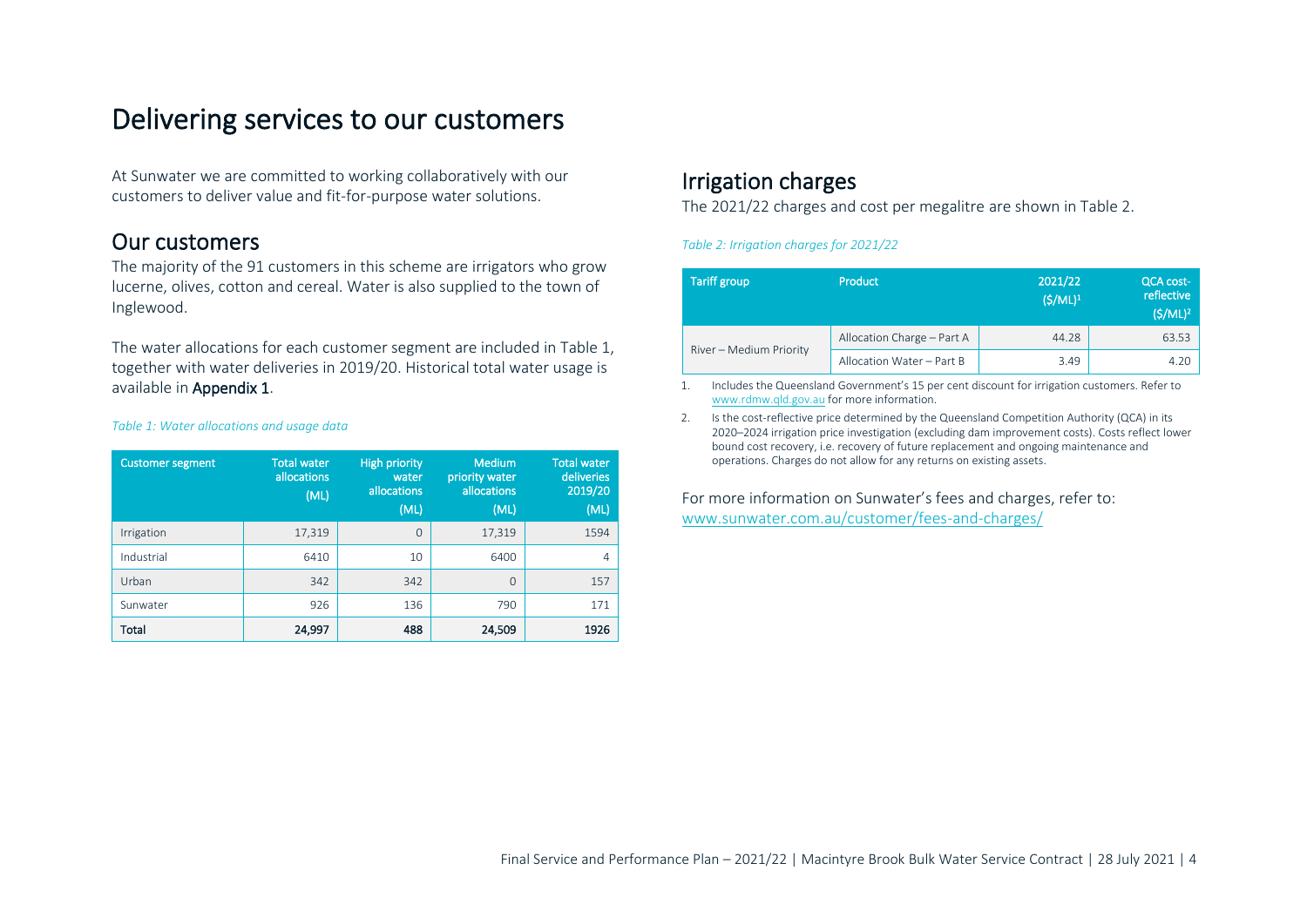# Service targets

Sunwater and customers have agreed Water Supply Arrangements and Service Targets for the Macintyre Brook Bulk Water Service Contract. [Table 3](#page-4-0) below sets out our recent performance against selected service targets for this scheme.

### <span id="page-4-0"></span>*Table 3: Scheme service targets and performance*

| Service target                         |                                                                                                                                                                                                                                                                                                                                                                                 | Target  |                                                                           |          |          |
|----------------------------------------|---------------------------------------------------------------------------------------------------------------------------------------------------------------------------------------------------------------------------------------------------------------------------------------------------------------------------------------------------------------------------------|---------|---------------------------------------------------------------------------|----------|----------|
|                                        |                                                                                                                                                                                                                                                                                                                                                                                 |         | 2017/18                                                                   | 2018/19  | 2019/20  |
| Planned                                | For shutdowns planned to<br>exceed 2 weeks                                                                                                                                                                                                                                                                                                                                      | 8 weeks | $\Omega$                                                                  | $\Omega$ | $\Omega$ |
| $shutdowns -$<br>notification          | For shutdowns planned to<br>2 weeks<br>$\Omega$<br>exceed 3 days<br>For shutdowns planned to<br>5 days<br>$\Omega$<br>be less than 3 days<br>Unplanned shutdowns<br>during Peak Demand<br>48 hours<br>Period<br>$\Omega$<br>Unplanned shutdowns<br>5 working<br>outside Peak Demand<br>days<br>Period<br>Planned or unplanned<br>interruptions per water<br>6<br>$\cap$<br>year | O       |                                                                           |          |          |
|                                        |                                                                                                                                                                                                                                                                                                                                                                                 |         | <b>Number of exceptions</b><br>$\Omega$<br>$\Omega$<br>$\Omega$<br>n<br>∩ |          |          |
| Unplanned                              |                                                                                                                                                                                                                                                                                                                                                                                 |         |                                                                           |          |          |
| $shutdowns -$<br>duration <sup>1</sup> |                                                                                                                                                                                                                                                                                                                                                                                 |         |                                                                           |          |          |
| Maximum<br>number of<br>interruptions  |                                                                                                                                                                                                                                                                                                                                                                                 |         |                                                                           |          |          |

1. This is the number of times that the unplanned shutdown has exceeded the shortest of the peak/off peak periods.

In addition, Sunwater has company-wide customer interactions service targets. Our performance in 2019/20 against these service targets is shown in [Table 4.](#page-4-1)

#### <span id="page-4-1"></span>*Table 4: Customer interactions service targets and performance*

| Service target                                                                     | <b>Target</b> | 2019/20 |
|------------------------------------------------------------------------------------|---------------|---------|
| Telephone answering <sup>1</sup>                                                   | 80.00%        | 94.87%  |
| Requests actioned within Service Level Agreement (SLA)<br>time frames <sup>2</sup> | $> 95.00\%$   | 95.46%  |

1. This target measures the percentage of 13 15 89 calls that are answered within 60 seconds. The 2019/20 result reflects the average monthly performance over the November 2019 to June 2020 period.

2. This target measures the percentage of email or workflow requests (such as property transfers and temporary transfers) to the Customer Support email address that are completed within the agreed SLAs. The SLA timeframes range between two and 10 business days, depending on the request. The 2019/20 result covers the October 2019 to June 2020 period.

# Key infrastructure

[Table 5](#page-4-2) lists the key infrastructure used to deliver bulk water services to our customers in Macintyre Brook.

### <span id="page-4-2"></span>*Table 5: Key infrastructure*

| Asset          | <b>Description</b>                                                                                                                                               | <b>Total storage</b><br>capacity (ML) |
|----------------|------------------------------------------------------------------------------------------------------------------------------------------------------------------|---------------------------------------|
| Coolmunda Dam  | Earth and rock fill wall structure with a gated concrete<br>spillway. Classified as a referable dam under the Water<br>Supply (Safety and Reliability) Act 2008. | 69,000                                |
| Ben Dor Weir   | Mass concrete gravity weir with central ogee spillway.<br>Flows are regulated via outlet works.                                                                  | 700                                   |
| Whetstone Weir | Sheet piling weir with concrete cap.                                                                                                                             | 506                                   |
| Greenup Weir   | Timber piled structure.                                                                                                                                          | 370                                   |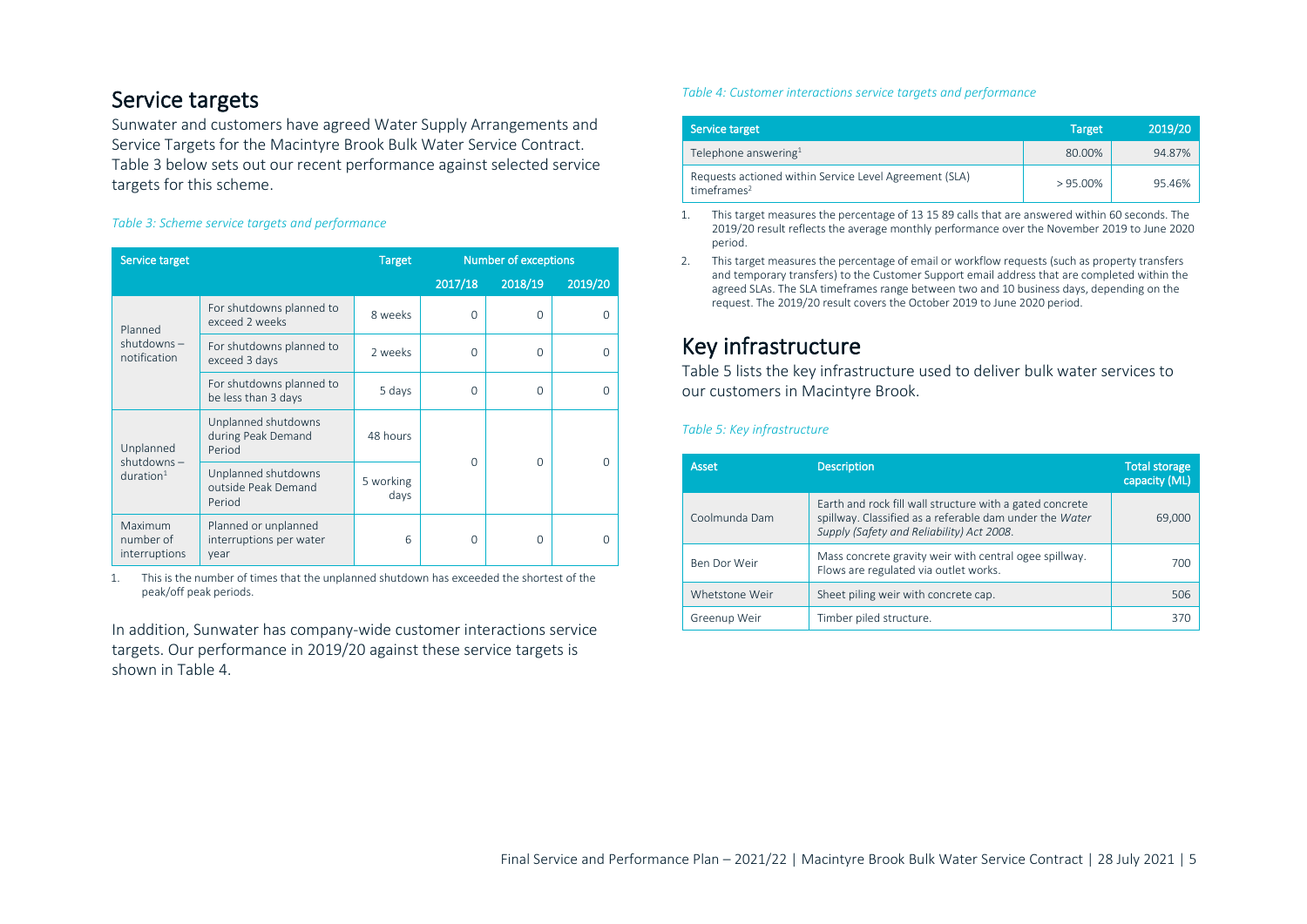# <span id="page-5-0"></span>Financial summary—Revenue and expenditure

A high-level summary of the budgeted financial performance of the Macintyre Brook Bulk Water Service Contract is presented in [Table 6.](#page-5-1)

The revenue Sunwater receives from urban and industrial customers is agreed by term contract. The revenue we receive from irrigation customers is determined by the Queensland Government, based on recommendations made by the QCA as part of its review of irrigation prices.

Sunwater anticipates an increase in revenue for the Macintyre Brook Bulk Water Service Contract in 2021/22.

In 2021/22, Sunwater expects to spend \$473 million across all parts of our business, i.e. regulated and non-regulated. A breakdown of the forecast total cost pool at the direct and non-direct cost level is shown i[n Figure 2,](#page-5-2) together with the percentage of these costs allocated to the Macintyre Brook Bulk Water Service Contract. Detail on the planned spend for this scheme is outlined on subsequent pages of this S&PP.

<span id="page-5-2"></span>*Figure 2: Total Sunwater cost pools and allocation to scheme—2021/22 forecast (\$M)*



#### <span id="page-5-1"></span>*Table 6: Service contract financial summary*

| <b>Macintyre Brook Bulk</b><br><b>Water Service Contract</b> | 2017/18<br><b>Actual</b><br>\$'000 | 2018/19<br><b>Actual</b><br>\$'000 | 2019/20<br><b>Actual</b><br>\$'000 | 2020/21<br>Forecast<br>\$'000 | 2021/22<br>Forecast<br>$\frac{1}{2}000$ |
|--------------------------------------------------------------|------------------------------------|------------------------------------|------------------------------------|-------------------------------|-----------------------------------------|
| Revenue                                                      |                                    |                                    |                                    |                               |                                         |
| Irrigation                                                   | 839.1                              | 845.4                              | 839.1                              | 889.0                         | 1011.2                                  |
| <b>Community Service</b><br>Obligation                       |                                    |                                    |                                    |                               |                                         |
| Industrial <sup>1</sup>                                      | 336.3                              | 332.2                              | 326.7                              | 361.1                         | 345.5                                   |
| Urban <sup>1</sup>                                           | 125.2                              | 121.9                              | 122.5                              | 74.3                          | 75.5                                    |
| Revenue transfers                                            | ۰                                  |                                    |                                    |                               |                                         |
| Drainage                                                     |                                    |                                    |                                    | ٠                             |                                         |
| Other                                                        | 10.1                               | 8.3                                | 3.6                                | ٠                             |                                         |
| Revenue total                                                | 1310.8                             | 1307.8                             | 1291.9                             | 1324.4                        | 1432.2                                  |
| Less - Operating<br>expenditure                              | 943.0                              | 1138.3                             | 1262.7                             | 1398.8                        | 1708.5                                  |
| Less                                                         |                                    |                                    |                                    |                               |                                         |
| Annuity-funded                                               | 177.2                              | 141.6                              | 394.1                              | 786.2                         | 4816.7                                  |
| Non-annuity funded <sup>2</sup>                              |                                    |                                    | 589.1                              | 1701.2                        | 2221.3                                  |
| Surplus (deficit)                                            | 190.5                              | 27.9                               | (954.0)                            | (2561.8)                      | (7314.3)                                |

1. Forecast revenues for industrial and urban customers are based on current contractual arrangements.

2. This is expenditure which has not been funded by irrigation customers. An example of this in the Macintyre Brook Bulk Water Service Contract is the Dam Improvement Program and recreational facility projects from 2020/21.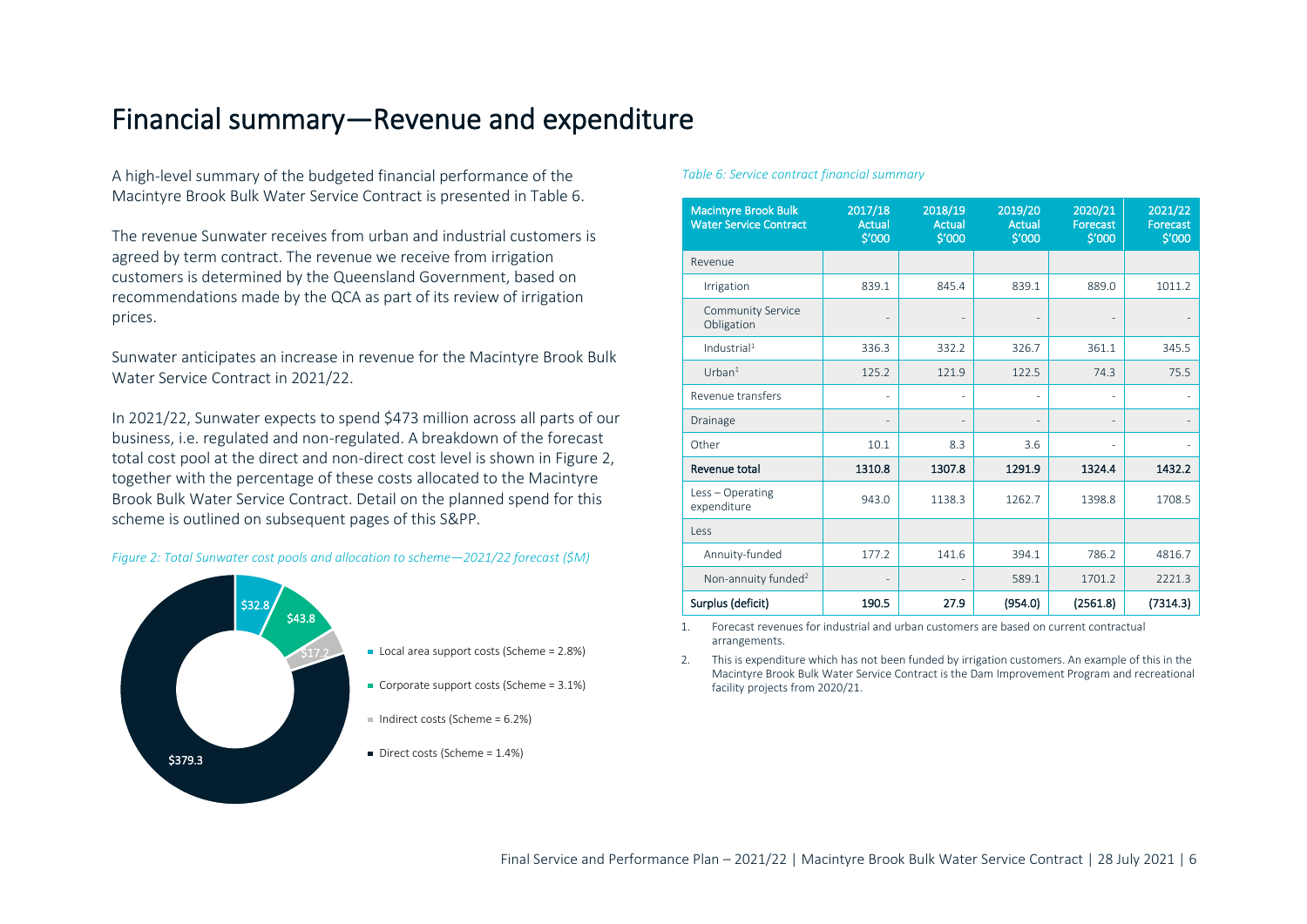# <span id="page-6-0"></span>Cost of delivering services—Operating expenditure

Operating expenditure includes funds for: operations activities, i.e. operations, electricity and insurance; preventative maintenance; and corrective maintenance.

[Table 7](#page-6-1) sets out actual and forecast operating expenditure for the Macintyre Brook Bulk Water Service Contract. For a more detailed breakdown by cost category, refer to **Appendix 2**.

### Our performance in 2019/20

In 2019/20, operating costs were lower than what we previously forecast.<sup>2</sup> This was predominantly due to lower costs in the preventative and corrective maintenance areas driven by lower than budgeted labour costs, local area and corporate support costs, and indirect costs.

| <b>Macintyre Brook Bulk</b>                                  | 2017/18                             | 2018/19                       |                                 | 2019/20                                |                    | 2020/21                        |                                        | 2021/22                        |                                             | 2022/23                        | 2023/24                        | 2024/25                         | 2025/26                        |
|--------------------------------------------------------------|-------------------------------------|-------------------------------|---------------------------------|----------------------------------------|--------------------|--------------------------------|----------------------------------------|--------------------------------|---------------------------------------------|--------------------------------|--------------------------------|---------------------------------|--------------------------------|
| <b>Water Service Contract</b>                                | Sunwater<br><b>Actual</b><br>\$'000 | Sunwater,<br>Actual<br>\$′000 | Sunwater,<br>Forecast<br>\$′000 | Sunwater<br>Actual<br>$\frac{$'}{000}$ | Variance<br>\$′000 | Sunwater<br>Forecast<br>\$′000 | <b>QCA</b><br><b>Target</b><br>\$'0002 | Sunwater<br>Forecast<br>\$'000 | QCA<br><b>Target</b><br>\$′000 <sup>2</sup> | Sunwater<br>Forecast<br>\$′000 | Sunwater<br>Forecast<br>\$'000 | 'Sunwater<br>Forecast<br>\$′000 | Sunwater<br>Forecast<br>\$′000 |
| Operations                                                   | 589.3                               | 783.4                         | 979.0                           | 961.0                                  | (18.0)             | 1053.2                         | 811.0                                  | 1325.3                         | 828.2                                       | 1460.3                         | 1328.1                         | 1359.8                          | 1389.3                         |
| Electricity                                                  | 6.6                                 | 4.7                           | 3.6                             | 6.1                                    | 2.5                | 3.6                            | 3.8                                    | 7.0                            | 3.9                                         | 7.1                            | 7.3                            | 7.4                             | 7.6                            |
| Insurance                                                    | 156.9                               | 168.4                         | 186.7                           | 191.9                                  | 5.3                | 259.1                          | 212.1                                  | 340.1                          | 216.3                                       | 346.9                          | 353.8                          | 360.9                           | 368.1                          |
| Operations                                                   | 425.8                               | 610.3                         | 788.7                           | 763.0                                  | (25.7)             | 790.5                          | 595.1                                  | 978.2                          | 608.0                                       | 1106.3                         | 967.0                          | 991.5                           | 1013.7                         |
| Preventative maintenance                                     | 311.8                               | 280.1                         | 367.8                           | 273.0                                  | (94.9)             | 259.3                          | 308.3                                  | 288.5                          | 315.1                                       | 288.0                          | 297.2                          | 305.3                           | 312.4                          |
| Corrective maintenance                                       | 41.9                                | 74.8                          | 43.4                            | 28.7                                   | (14.6)             | 55.1                           | 34.1                                   | 57.3                           | 34.8                                        | 57.6                           | 59.2                           | 60.6                            | 62.0                           |
| Operating costs total                                        | 943.0                               | 1138.3                        | 1390.2                          | 1262.7                                 | (127.5)            | 1367.5                         | 1153.4                                 | 1671.1                         | 1178.1                                      | 1805.8                         | 1684.5                         | 1725.7                          | 1763.8                         |
| Recreational facility costs <sup>3</sup>                     |                                     |                               |                                 |                                        |                    | 31.2                           |                                        | 37.4                           |                                             | 41.1                           | 37.4                           | 38.4                            | 39.3                           |
| Operating costs total (incl.<br>recreational facility costs) | 943.0                               | 1138.3                        | 1390.2                          | 1262.7                                 | (127.5)            | 1398.8                         |                                        | 1708.5                         |                                             | 1846.8                         | 1721.9                         | 1764.1                          | 1803.0                         |

### <span id="page-6-1"></span>*Table 7: Operating expenditure<sup>1</sup>*

1. Sunwater's 2022/23 to 2025/26 budget figures are draft as at the time of consultation. These figures will not be locked down until late in the financial year prior.

2. Reflects the QCA's 2020–2024 irrigation price investigation final recommendations. Excludes recreational facility costs.

3. From 1 July 2020, irrigation customers no longer contribute towards the cost of operating and maintaining recreational facilities. Forecast costs have been separately identified for transparency.

<sup>&</sup>lt;sup>2</sup> See the 2019/20 Network Service Plan a[t www.sunwater.com.au/schemes/Macintyre-Brook/](https://www.sunwater.com.au/schemes/Macintyre-Brook/)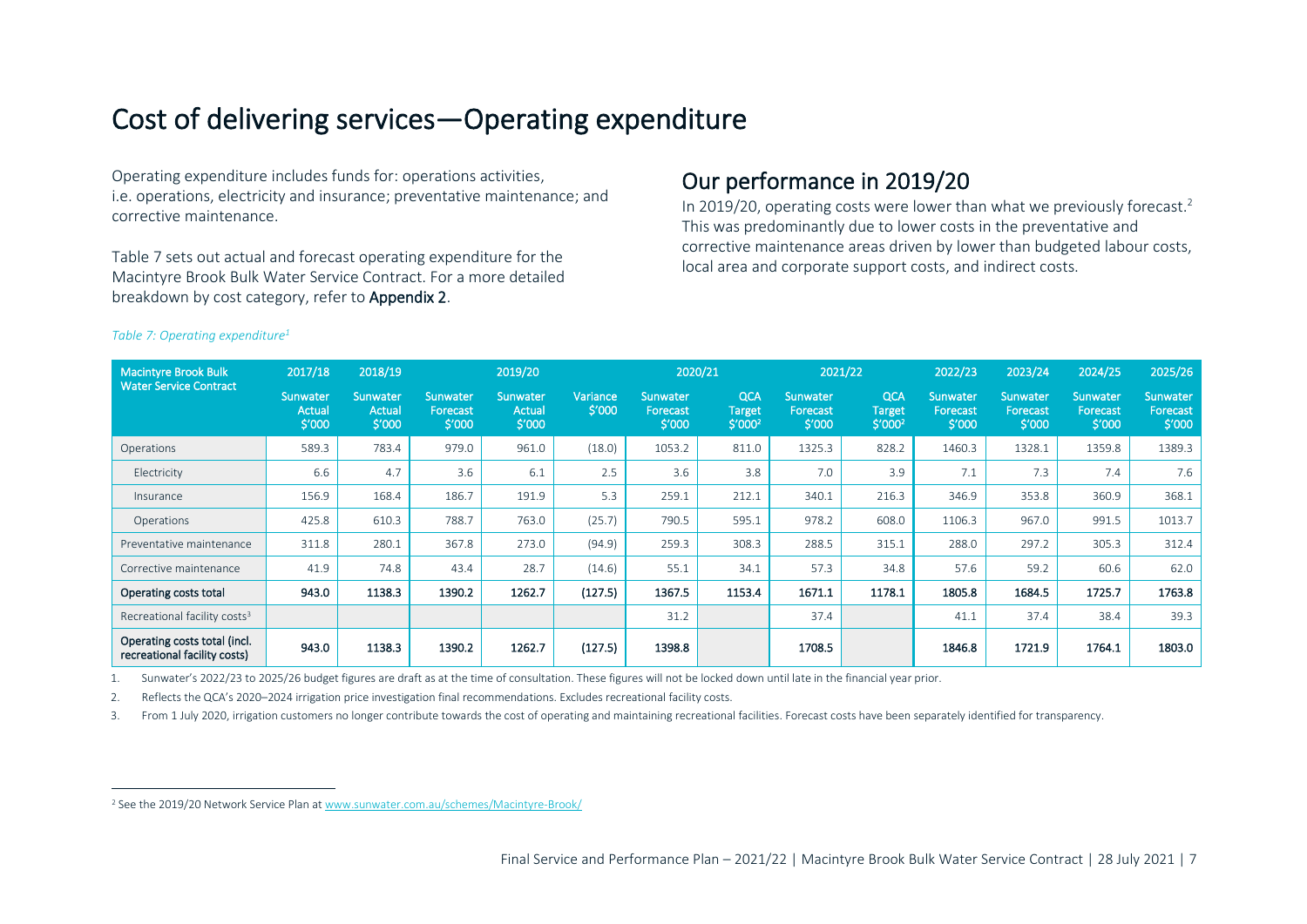### Outlook for 2021/22 **Operations**

Macintyre Brook Bulk Water Service Contract's total operations budget in 2021/22 is 60.0 per cent above the QCA's recommended cost target. This variance is largely driven by higher estimates of insurance, labour and local area and corporate support costs in the operation of the scheme.

### Insurance

Insurance is one of Sunwater's largest expenditure items. These costs have increased significantly in recent years due to multiple flood events in Queensland and global insurable events impacting premiums. Although Sunwater is subject to market forces in the pricing of insurance premiums, we have also been actively managing insurance premium costs by reviewing coverage levels and policy specifications (including deductibles) to ensure that our insurance coverage is appropriate and reflective of the risks faced by our business.

In 2020/21, Sunwater experienced a significant price increase in insurance premiums. Our insurance broker has indicated this is the beginning of an

upward trend in premiums due to, among other factors, the number and size of natural disasters that have occurred in Australia over the past 12 months. Insurance premiums in 2021/22 are therefore expected to be higher than the QCA's recommended allowance and historical costs.

### Preventative maintenance

The forecast preventative maintenance costs for the Macintyre Brook Bulk Water Service Contract are 8.4 per cent below the QCA's recommended cost target. This is because of lower labour costs and associated local area support costs and indirect costs.

### Corrective maintenance

In 2021/22, Sunwater anticipates spending \$57.3k on corrective maintenance in the Macintyre Brook Bulk Water Service Contract. This is 64.5 per cent above the QCA's recommended cost target, primarily due to a budgeted increase in labour costs (and associated non-direct costs) for conducting corrective maintenance activities.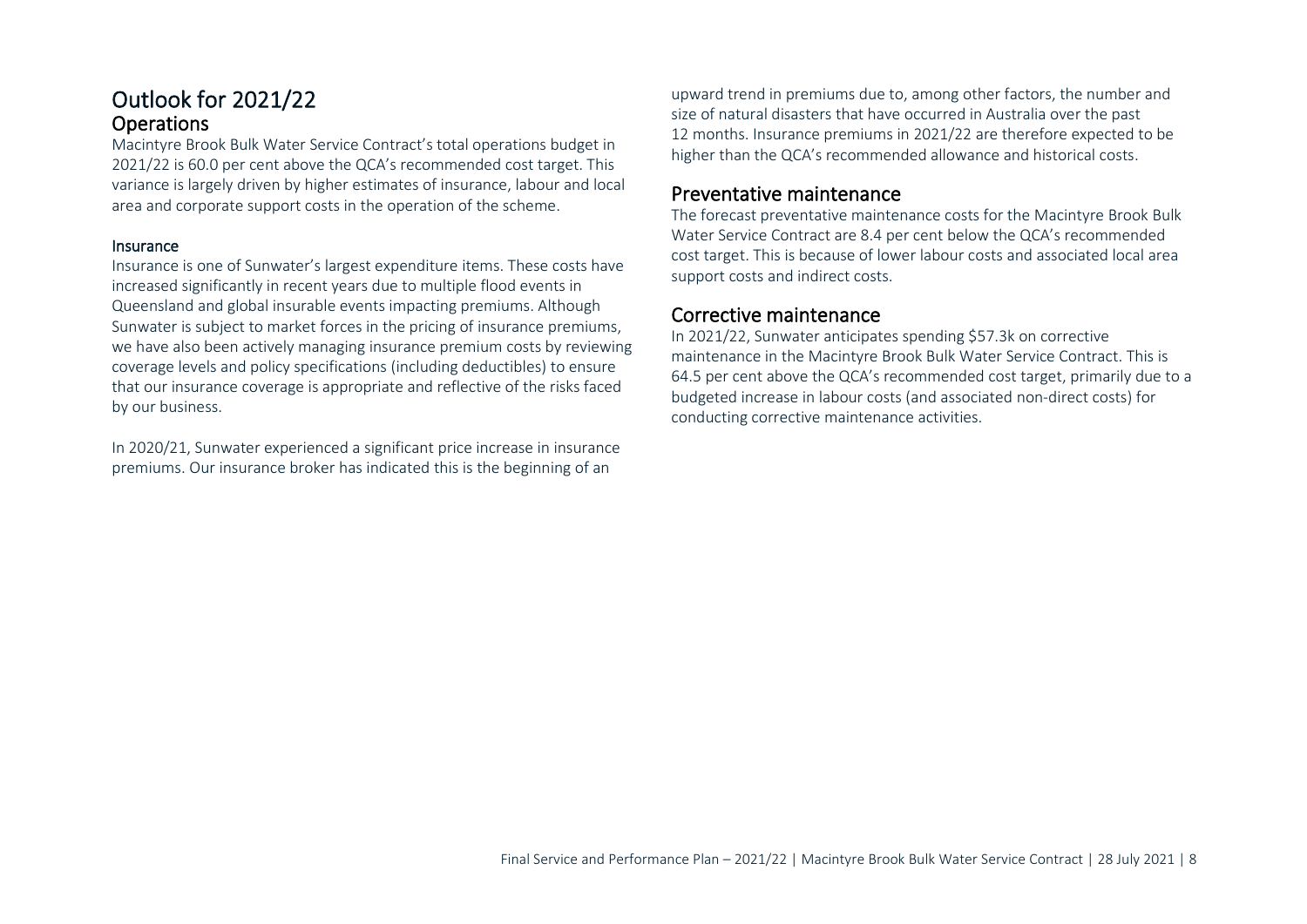# <span id="page-8-0"></span>Cost of delivering services—Annuity and non-annuity funded expenditure

Annuity expenditure include funds for preventative and corrective maintenance, as well as large, one-off operations activities. The preventative maintenance activities monitor the asset condition and inform the corrective maintenance program when an asset needs to be refurbished or replaced. Non-annuity funded expenditure largely relates to Sunwater's Dam Improvement Program and recreational facility costs.

[Table 8](#page-8-1) outlines our annuity and non-annuity funded expenditure. A comparison of forecast and actual annuity-funded projects for 2019/20 is provided i[n Appendix 3,](#page-13-0) with details of the major annuity-funded projects planned for the 2020/21 to 2025/26 period set out in [Appendix 4.](#page-15-0)

|                                                              | 2017/18                              | 2018/19                       |                                | 2019/20                      |                    |                                | 2020/21                                            |                                | 2021/22                                |                                | 2023/24                        | 2024/25                        | 2025/26                               |
|--------------------------------------------------------------|--------------------------------------|-------------------------------|--------------------------------|------------------------------|--------------------|--------------------------------|----------------------------------------------------|--------------------------------|----------------------------------------|--------------------------------|--------------------------------|--------------------------------|---------------------------------------|
| <b>Macintyre Brook Bulk Water</b><br><b>Service Contract</b> | Sunwater<br><b>Actual</b><br>\$′000³ | Sunwater<br>Actual<br>\$′000³ | Sunwater<br>Forecast<br>\$′000 | Sunwater<br>Actual<br>\$′000 | Variance<br>\$′000 | Sunwater<br>Forecast<br>\$′000 | <b>QCA</b><br><b>Target</b><br>\$′000 <sup>4</sup> | Sunwater<br>Forecast<br>\$′000 | <b>QCA</b><br><b>Target</b><br>\$'0004 | Sunwater<br>Forecast<br>\$′000 | Sunwater<br>Forecast<br>\$′000 | Sunwater<br>Forecast<br>\$′000 | <b>Sunwater</b><br>Forecast<br>\$′000 |
| Annuity-funded                                               |                                      |                               |                                |                              |                    |                                |                                                    |                                |                                        |                                |                                |                                |                                       |
| Operations                                                   | 12.7                                 | 4.8                           |                                |                              |                    |                                |                                                    |                                |                                        |                                |                                |                                |                                       |
| Preventative maintenance                                     |                                      |                               |                                |                              |                    |                                |                                                    |                                |                                        |                                |                                |                                |                                       |
| Planned corrective<br>maintenance                            | 164.6                                | 136.8                         | 304.2                          | 394.1                        | 89.9               | 786.2                          | 268.6                                              | 4816.7                         | 93.4                                   | 216.8                          | 2869.0                         | 558.8                          | 565.8                                 |
| Unplanned corrective<br>maintenance                          |                                      |                               |                                |                              |                    |                                |                                                    |                                |                                        |                                |                                |                                |                                       |
| Annuity-funded total                                         | 177.2                                | 141.6                         | 304.2                          | 394.1                        | 89.9               | 786.2                          | 268.6                                              | 4816.7                         | 93.4                                   | 216.8                          | 2869.0                         | 558.8                          | 565.8                                 |
| Non-annuity funded                                           |                                      |                               |                                |                              |                    |                                |                                                    |                                |                                        |                                |                                |                                |                                       |
| Dam Improvement Program                                      |                                      |                               | 825.5                          | 558.5                        | (267.0)            | 1701.2                         |                                                    | 2221.3                         |                                        | 589.4                          |                                |                                |                                       |
| Recreational facility projects                               |                                      |                               |                                |                              |                    |                                |                                                    |                                |                                        | 608.5                          |                                | $\overline{\phantom{a}}$       | 13.7                                  |
| Metered offtakes and<br>dividend reinvestment                |                                      |                               |                                | 30.5                         | 30.5               | $\overline{\phantom{a}}$       |                                                    |                                |                                        |                                |                                |                                |                                       |

#### <span id="page-8-1"></span>*Table 8: Annuity and non-annuity funded expenditure1,2*

Non-annuity total

1. Sunwater's 2022/23 to 2025/26 budget figures are draft as at the time of consultation. These figures will not be locked down until late in the financial year prior.

2. Forecast annuity-funded costs from 2020/21 exclude recreational facility projects.

3. The annuity-funded spend for 2017/18 and 2018/19 reflects the QCA's 2020–2024 irrigation price investigation final recommendations, which included adjustments to Sunwater's actual costs.

4. Reflects the QCA's 2020–2024 irrigation price investigation final recommendations.

- - 825.5 589.1 (236.4) 1701.2 2221.3 1197.9 - - 13.7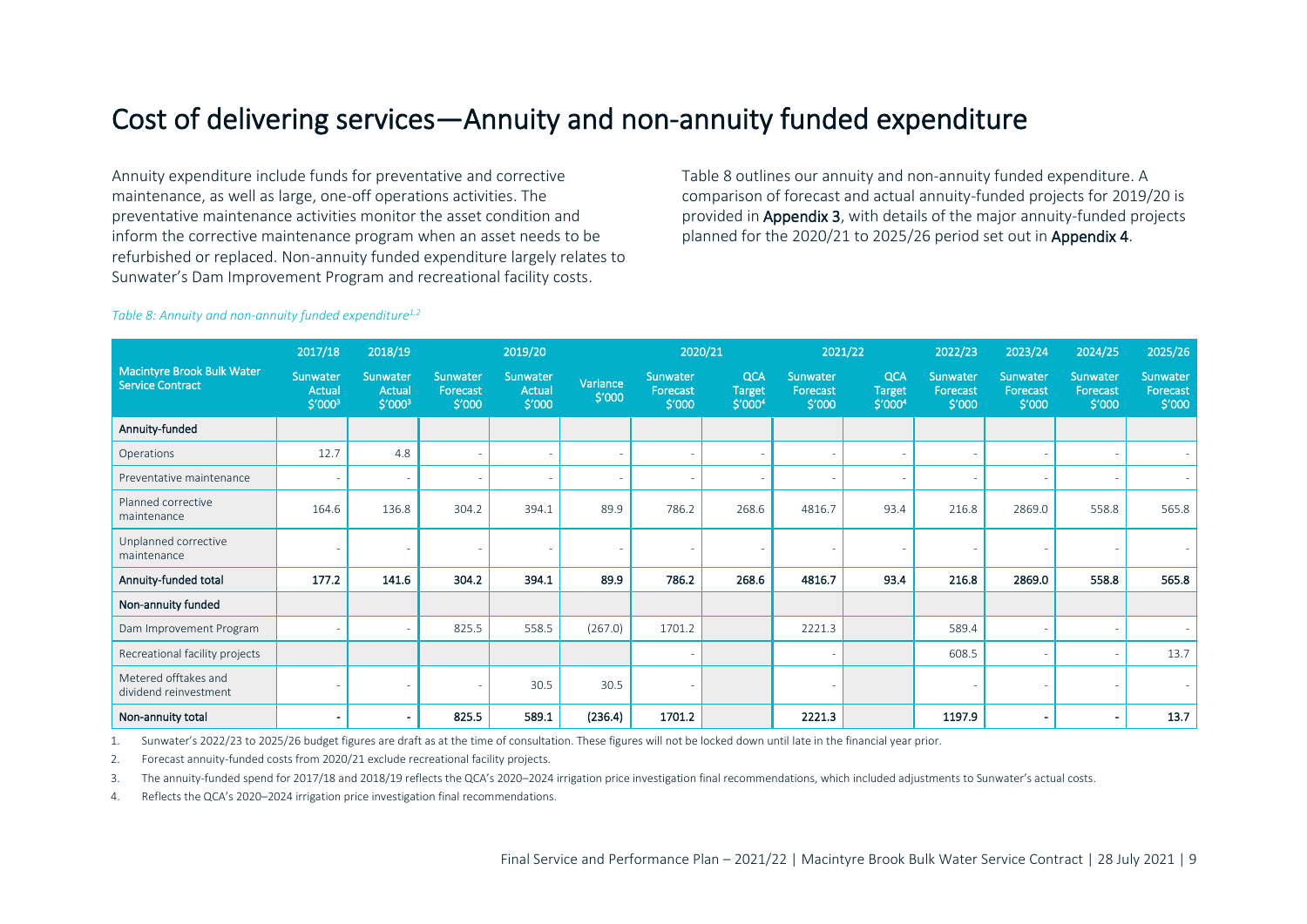### Asset management and planning improvements

In its final report for the 2020–2024 irrigation price investigation, the QCA identified several potential improvements to Sunwater's asset management and planning framework. It suggested Sunwater should:

- improve our predictive maintenance and asset condition reporting arrangements to better inform the timing of asset replacement
- review our cost estimation approach and ensure that asset values are based on modern equivalent replacement values where appropriate
- develop transparent guidelines for options analyses.<sup>3</sup>

Sunwater acknowledges there is room for improvement in our asset management system and is working on several initiatives to address these potential improvements, as outlined below.

### Predictive maintenance and asset condition reporting

A focus during 2021/22 and beyond is to better leverage data to make more informed decisions and to ensure operations and maintenance activities are implemented safely, timely and efficiently.

To achieve this, Sunwater has invested in a new Enterprise Asset Management system (SAP). The new system and other IT infrastructure changes, such as a mobility solution that enables near real-time data to be loaded into the system and data automation initiatives, have presented a significant opportunity to transition to a data driven decision-making business.

In addition, Sunwater is improving predictive maintenance capability by monitoring asset performance data of critical assets. For example, the preventative maintenance program for pump stations is transitioning to usage-based intervals and energy and condition data is being analysed via remote dashboards. The asset data will provide a greater insight to asset performance, condition, and refurbishment and replacement planning.

### Cost estimation approach

A change to Sunwater's asset planning cycle in 2019 has improved the near-term cost estimation of annuity funded work. The change targets two years of fully cost-estimated work and has increased the visibility of the forward program.

Sunwater has also recently undertaken an asset valuation exercise to estimate the value of fully replacing high value assets including dams and pipelines using a bottom-up assessment of material line items. This data will inform the replacement values underpinning forecast annuity-funded costs.

### Options analyses

Sunwater is implementing improvements to our asset management system with a fit-for-purpose alignment to the ISO55001 asset management standard. Key to the alignment is the simplification of how maintenance work is identified and delivered.

Low value, low complexity work follows a standard work management methodology and is managed at a service contract level. High value, high complexity work is managed at an individual level and follows Sunwater's project, program and portfolio management framework (P3MF) and is subject to an options analysis.

Options analyses under P3MF examine a range of options and assess the shortlisted options against selected criteria, including financial, regulatory, social and environmental factors.

<sup>3</sup> See pages 58 to 60[, www.qca.org.au/wp-content/uploads/2020/02/irrigation-price-review-part-b](https://www.qca.org.au/wp-content/uploads/2020/02/irrigation-price-review-part-b-sunwater-final-report.pdf)[sunwater-final-report.pdf](https://www.qca.org.au/wp-content/uploads/2020/02/irrigation-price-review-part-b-sunwater-final-report.pdf)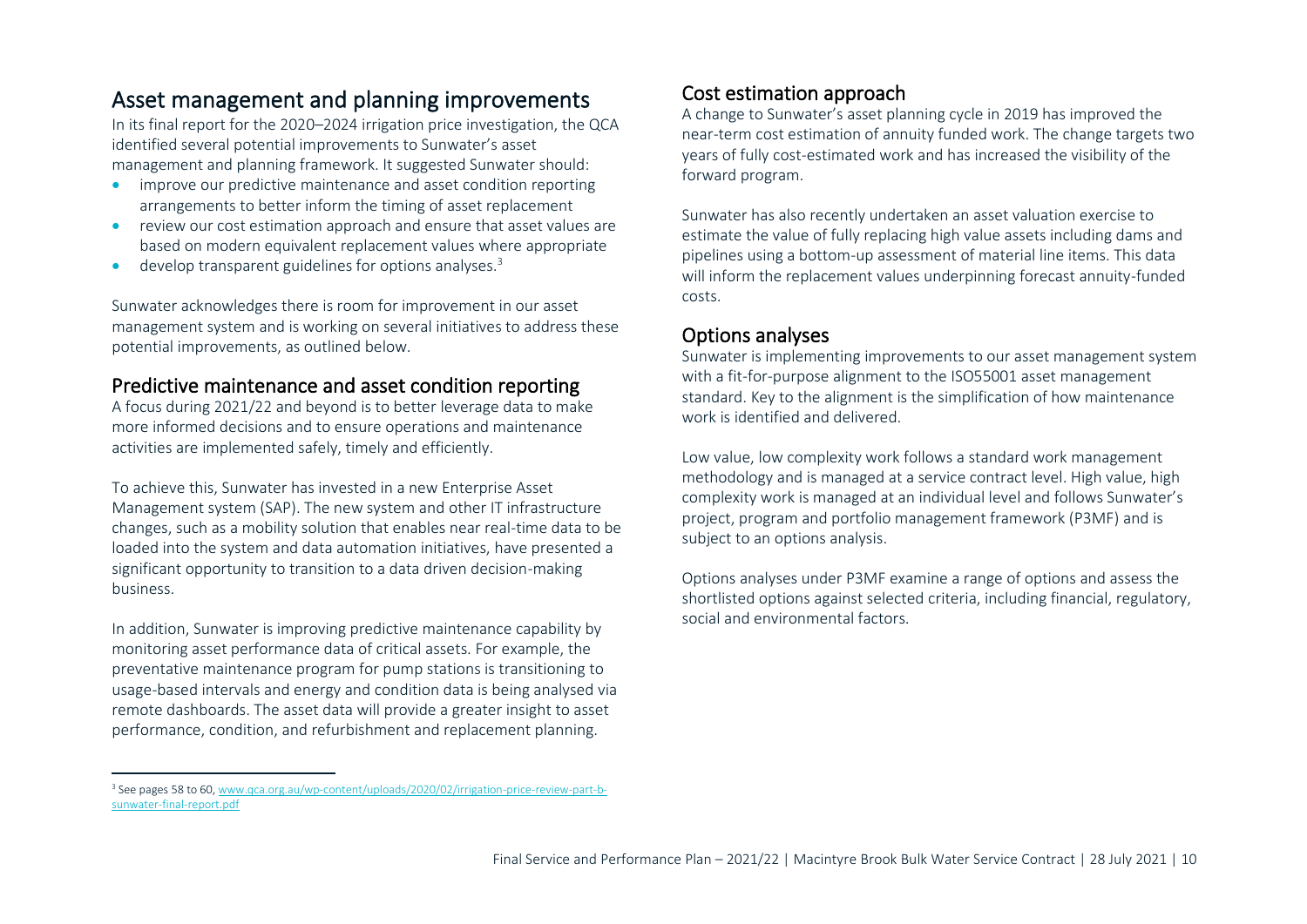# <span id="page-10-0"></span>Annuity balance

Annuities are managed by Sunwater on behalf of each service contract. They allow for customer charges to reflect a constant amount necessary to recoup the costs of refurbishment/replacement of the assets over a pre-determined period of time. The forecast annuity balances, and the impacts of budgeted spend, are shown in [Table 9](#page-10-1) below.

The QCA and Sunwater closing balances differ due to differences in the expenditure profile allowed by the QCA in its 2020–2024 final recommendations and actual expenditure incurred by Sunwater in 2019/20 and what we expect to spend thereafter.

| Macintyre Brook Bulk Water Service Contract | 2017/18<br>Actual<br>\$′000 | 2018/19<br>Actual<br>\$′000 | 2019/20<br>Actual<br>\$′000 | 2020/21<br>Forecast<br>\$′000 | 2021/22<br>Forecast<br>\$′000 | 2022/23<br>Forecast<br>\$'000 | 2023/24<br>Forecast<br>\$′000 | 2024/25<br>Forecast<br>\$′000 | 2025/26<br>Forecast<br>$\frac{1}{2}$ '000 |
|---------------------------------------------|-----------------------------|-----------------------------|-----------------------------|-------------------------------|-------------------------------|-------------------------------|-------------------------------|-------------------------------|-------------------------------------------|
| Opening balance <sup>1</sup>                | (2845.3)                    | (2960.2)                    | (3041.1)                    | (3373.6)                      | (3696.1)                      | (8053.9)                      | (7953.3)                      | (10, 493.6)                   | (10, 371.0)                               |
| Spend <sup>2</sup>                          | (177.2)                     | (141.6)                     | (394.1)                     | (786.2)                       | (4816.7)                      | (216.8)                       | (2869.0)                      | (558.8)                       | (565.8)                                   |
| Insurance proceeds receipts (if applicable) |                             |                             |                             |                               |                               |                               |                               |                               |                                           |
| Prior year                                  |                             |                             |                             |                               |                               | $\overline{\phantom{a}}$      |                               |                               |                                           |
| Current year                                |                             |                             |                             |                               |                               |                               |                               |                               |                                           |
| Annuity contribution <sup>3</sup>           | 275.5                       | 282.4                       | 289.4                       | 611.2                         | 620.5                         | 669.5                         | 676.4                         | 1140.2                        | 1143.0                                    |
| Interest/financing costs                    | (213.1)                     | (221.7)                     | (227.8)                     | (147.5)                       | (161.6)                       | (352.1)                       | (347.7)                       | (458.8)                       | (453.4)                                   |
| Sunwater - Closing balance                  | (2960.2)                    | (3041.1)                    | (3373.6)                    | (3696.1)                      | (8053.9)                      | (7953.3)                      | (10, 493.6)                   | (10, 371.0)                   | (10, 247.3)                               |
| QCA - Closing balance                       | (2960.2)                    | (3041.1)                    | (3264.8)                    | (3065.0)                      | (2671.8)                      | (2173.1)                      | (1631.8)                      |                               |                                           |
| Difference                                  |                             |                             | (108.8)                     | (631.1)                       | (5382.0)                      | (5780.2)                      | (8861.7)                      |                               |                                           |

#### <span id="page-10-1"></span>*Table 9: Annuity balance*

1. The opening balances for 2017/18, 2018/19 and 2019/20 reflect the QCA's 2020–2024 irrigation price investigation final recommendations.

2. The spend for 2017/18 and 2018/19 reflects the QCA's 2020–2024 irrigation price investigation final recommendations, which included adjustments to Sunwater's actual costs. The 2019/20 spend reflects Sunwater's actual costs. Thereafter, the spend is based on Sunwater's forecasts.

3. The annuity contribution is included in the prices paid by customers. It was set by the QCA from 2012/13 to 2016/17 and was rolled forward with the Consumer Price Index (CPI) for 2017/18, 2018/19 and 2019/20. From 2020/21 to 2023/24, the annuity contribution is based on the QCA's 2020–2024 irrigation price investigation final recommendations. Thereafter, it is based on Sunwater's projections.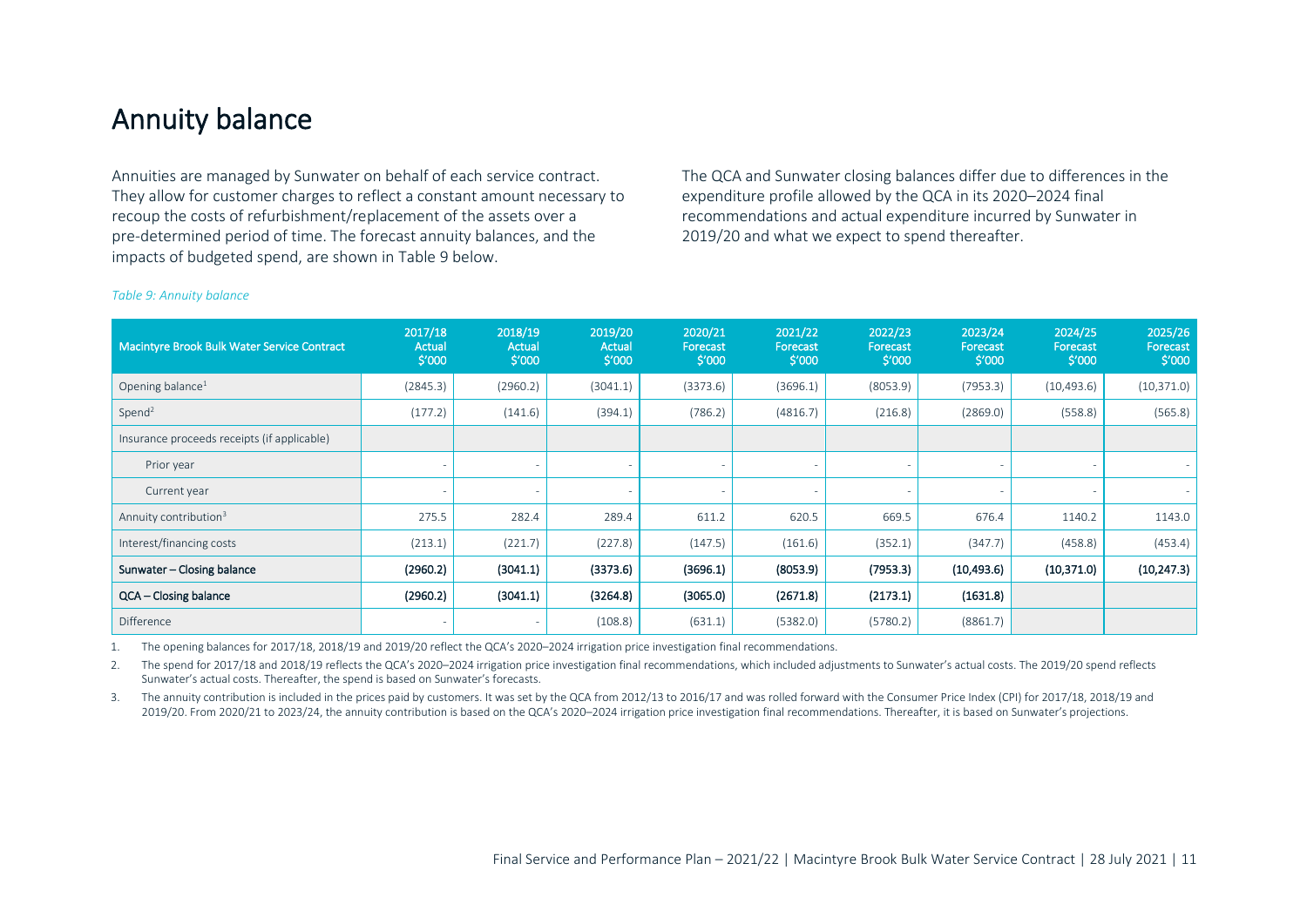# <span id="page-11-0"></span>Appendix 1—Historical water usage

The below table contains the scheme's recent water use, together with the 18-year average for the 2002/03 to 2019/20 period.

| Year                       | Usage (ML) |
|----------------------------|------------|
| 2010/11                    | 6742       |
| 2011/12                    | 12,536     |
| 2012/13                    | 13,705     |
| 2013/14                    | 21,188     |
| 2014/15                    | 11,158     |
| 2015/16                    | 9290       |
| 2016/17                    | 9319       |
| 2017/18                    | 18,337     |
| 2018/19                    | 12,931     |
| 2019/20                    | 1926       |
| 18-year historical average | 14,719     |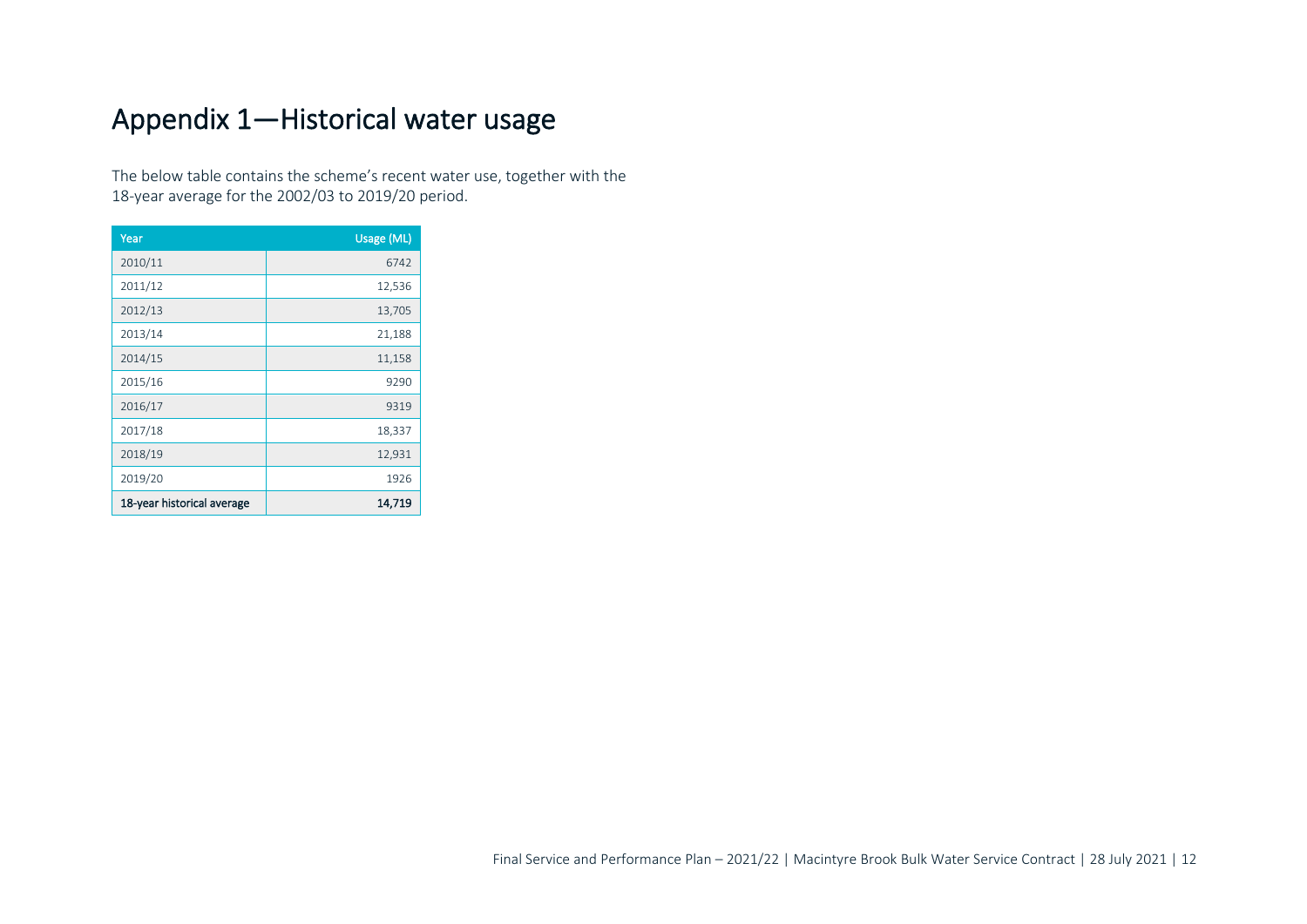# <span id="page-12-0"></span>Appendix 2—Operating and annuity-funded costs by expense type

|                                                              | 2017/18                             | 2018/19                             |                                | 2019/20                             |                    | 2020/21                        |                             | 2021/22                               |                             | 2022/23                        | 2023/24                        | 2024/25                        | 2025/26                        |
|--------------------------------------------------------------|-------------------------------------|-------------------------------------|--------------------------------|-------------------------------------|--------------------|--------------------------------|-----------------------------|---------------------------------------|-----------------------------|--------------------------------|--------------------------------|--------------------------------|--------------------------------|
| <b>Macintyre Brook Bulk</b><br><b>Water Service Contract</b> | Sunwater<br><b>Actual</b><br>\$'000 | Sunwater<br><b>Actual</b><br>\$'000 | Sunwater<br>Forecast<br>\$'000 | Sunwater<br><b>Actual</b><br>\$'000 | Variance<br>\$'000 | Sunwater<br>Forecast<br>\$'000 | <b>QCA Target</b><br>\$'000 | <b>Sunwater</b><br>Forecast<br>\$'000 | <b>QCA Target</b><br>\$'000 | Sunwater<br>Forecast<br>\$'000 | Sunwater<br>Forecast<br>\$'000 | Sunwater<br>Forecast<br>\$'000 | Sunwater<br>Forecast<br>\$'000 |
| <b>Operating costs</b>                                       |                                     |                                     |                                |                                     |                    |                                |                             |                                       |                             |                                |                                |                                |                                |
| Operations                                                   | 589.3                               | 783.4                               | 979.0                          | 961.0                               | (18.0)             | 1053.2                         | 811.0                       | 1325.3                                | 828.2                       | 1460.3                         | 1328.1                         | 1359.8                         | 1389.3                         |
| Labour                                                       | 116.6                               | 156.2                               | 165.0                          | 195.3                               | 30.3               | 152.9                          | 123.1                       | 226.3                                 | 125.9                       | 233.0                          | 240.0                          | 247.2                          | 254.7                          |
| Contractors                                                  | 7.4                                 | 9.5                                 | 15.0                           | 30.9                                | 15.9               | 14.6                           | 14.0                        | 57.4                                  | 14.3                        | 183.5                          | 15.2                           | 15.5                           | 15.8                           |
| Materials                                                    | 3.9                                 | 2.5                                 | 6.0                            | 7.7                                 | 1.7                | 5.8                            | 2.2                         | 5.8                                   | 2.2                         | 6.0                            | 6.1                            | 6.2                            | 6.3                            |
| Electricity                                                  | 6.6                                 | 4.7                                 | 3.6                            | 6.1                                 | 2.5                | 3.6                            | 3.8                         | 7.0                                   | 3.9                         | 7.1                            | 7.3                            | 7.4                            | 7.6                            |
| Insurance                                                    | 156.9                               | 168.4                               | 186.7                          | 191.9                               | 5.3                | 259.1                          | 212.1                       | 340.1                                 | 216.3                       | 346.9                          | 353.8                          | 360.9                          | 368.1                          |
| Other                                                        | 22.6                                | 54.1                                | 75.7                           | 116.1                               | 40.4               | 74.6                           | 44.6                        | 74.4                                  | 45.5                        | 75.9                           | 77.3                           | 77.4                           | 77.4                           |
| Local area support costs                                     | 90.9                                | 128.7                               | 145.7                          | 128.3                               | (17.4)             | 136.0                          | 82.3                        | 156.1                                 | 84.1                        | 160.8                          | 165.6                          | 170.6                          | 175.7                          |
| Corporate support costs                                      | 55.0                                | 131.3                               | 123.2                          | 149.3                               | 26.1               | 114.7                          | 95.1                        | 214.9                                 | 97.2                        | 221.4                          | 228.0                          | 234.9                          | 241.9                          |
| Indirect costs                                               | 129.4                               | 128.0                               | 258.1                          | 135.3                               | (122.8)            | 291.8                          | 233.9                       | 243.3                                 | 239.0                       | 225.7                          | 234.7                          | 239.7                          | 241.9                          |
| Preventative maintenance                                     | 311.8                               | 280.1                               | 367.8                          | 273.0                               | (94.9)             | 259.3                          | 308.3                       | 288.5                                 | 315.1                       | 288.0                          | 297.2                          | 305.3                          | 312.4                          |
| Labour                                                       | 102.2                               | 91.9                                | 105.0                          | 87.3                                | (17.7)             | 71.4                           | 90.9                        | 82.2                                  | 93.0                        | 84.6                           | 87.2                           | 89.8                           | 92.5                           |
| Contractors                                                  | 6.2                                 | 7.3                                 | 10.0                           | 2.8                                 | (7.2)              | 8.8                            | 9.9                         | 8.8                                   | 10.1                        | 8.9                            | 9.1                            | 9.3                            | 9.5                            |
| Materials                                                    | 2.8                                 | 2.0                                 | 5.0                            | 2.3                                 | (2.7)              | 4.9                            | 5.9                         | 4.9                                   | 6.1                         | 5.0                            | 5.1                            | 5.2                            | 5.3                            |
| Other                                                        | 3.1                                 | 3.1                                 | 3.0                            | 2.1                                 | (0.9)              | 1.9                            | 5.8                         | 1.9                                   | 6.0                         | 2.0                            | 2.0                            | 2.1                            | 2.1                            |
| Local area support costs                                     | 79.7                                | 70.6                                | 93.4                           | 53.2                                | (40.2)             | 63.7                           | 60.8                        | 57.0                                  | 62.1                        | 58.7                           | 60.4                           | 62.2                           | 64.1                           |
| Corporate support costs                                      | 40.4                                | 63.9                                | 78.4                           | 66.8                                | (11.6)             | 53.5                           | 70.2                        | 78.1                                  | 71.7                        | 80.4                           | 82.8                           | 85.3                           | 87.9                           |
| Indirect costs                                               | 77.4                                | 41.3                                | 73.0                           | 58.4                                | (14.5)             | 55.1                           | 64.8                        | 55.8                                  | 66.2                        | 48.4                           | 50.7                           | 51.4                           | 51.1                           |
| Corrective maintenance                                       | 41.9                                | 74.8                                | 43.4                           | 28.7                                | (14.6)             | 55.1                           | 34.1                        | 57.3                                  | 34.8                        | 57.6                           | 59.2                           | 60.6                           | 62.0                           |
| Labour                                                       | 2.0                                 | 19.1                                | 7.0                            | 2.6                                 | (4.4)              | 10.1                           | 3.3                         | 11.1                                  | 3.4                         | 11.4                           | 11.7                           | 12.1                           | 12.5                           |
| Contractors                                                  | 34.0                                | 22.1                                | 15.0                           | 20.8                                | 5.8                | 15.6                           | 22.5                        | 15.6                                  | 22.9                        | 15.9                           | 16.2                           | 16.5                           | 16.8                           |
| Materials                                                    | 0.3                                 | 0.1                                 | 5.0                            | 0.4                                 | (4.6)              | 4.9                            | 1.0                         | 4.9                                   | 1.1                         | 5.0                            | 5.1                            | 5.2                            | 5.3                            |
| Other                                                        | $\sim$                              | 1.9                                 |                                | 0.7                                 | 0.7                | $\sim$                         | 0.1                         | $\sim$                                | 0.1                         |                                |                                |                                |                                |
| Local area support costs                                     | 1.6                                 | 6.4                                 | 6.3                            | 1.5                                 | (4.8)              | 9.1                            | 2.2                         | 7.7                                   | 2.3                         | 8.0                            | 8.2                            | 8.5                            | 8.7                            |
| Corporate support costs                                      | 2.5                                 | 12.4                                | 5.2                            | 1.4                                 | (3.8)              | 7.6                            | 2.6                         | 10.5                                  | 2.6                         | 10.8                           | 11.2                           | 11.5                           | 11.8                           |
| Indirect costs                                               | 1.5                                 | 12.8                                | 4.9                            | 1.3                                 | (3.5)              | 7.8                            | 2.4                         | 7.5                                   | 2.4                         | 6.5                            | 6.8                            | 6.9                            | 6.9                            |
| Operating costs total                                        | 943.0                               | 1138.3                              | 1390.2                         | 1262.7                              | (127.5)            | 1367.5                         | 1153.4                      | 1671.1                                | 1178.1                      | 1805.8                         | 1684.5                         | 1725.7                         | 1763.8                         |
| Annuity-funded costs                                         |                                     |                                     |                                |                                     |                    |                                |                             |                                       |                             |                                |                                |                                |                                |
| Labour                                                       |                                     |                                     | 27.7                           | 59.8                                | 32.2               | 45.7                           | 15.6                        | 586.8                                 | 11.4                        | 15.3                           | 97.3                           | 57.0                           | 66.8                           |
| Contractors                                                  |                                     |                                     | 120.7                          | 216.9                               | 96.2               | 504.9                          | 172.5                       | 1845.4                                | 35.8                        | 146.9                          | 1018.6                         | 133.9                          | 147.9                          |
| Materials                                                    |                                     |                                     | 102.0                          | 0.8                                 | (101.2)            | 137.2                          | 46.9                        | 667.2                                 | 12.9                        | 18.8                           | 1540.9                         | 235.9                          | 178.6                          |
| Other                                                        |                                     |                                     | 0.4                            | 4.6                                 | 4.2                |                                |                             | 351.0                                 | 6.8                         | 1.9                            |                                | 7.1                            | 26.4                           |
| Local area support costs                                     |                                     |                                     | 13.6                           | 26.2                                | 12.6               | 28.9                           | 9.9                         | 410.6                                 | 8.0                         | 10.6                           | 63.3                           | 38.0                           | 45.8                           |
| Corporate support costs                                      |                                     |                                     | 20.7                           | 46.9                                | 26.3               | 34.3                           | 11.7                        | 557.4                                 | 10.8                        | 14.6                           | 92.4                           | 54.2                           | 63.5                           |
| Indirect costs                                               |                                     |                                     | 19.2                           | 38.9                                | 19.6               | 35.2                           | 12.0                        | 398.3                                 | 7.7                         | 8.8                            | 56.5                           | 32.7                           | 36.9                           |
| Annuity-funded total <sup>1</sup>                            | 177.2                               | 141.6                               | 304.2                          | 394.1                               | 89.9               | 786.2                          | 268.6                       | 4816.7                                | 93.4                        | 216.8                          | 2869.0                         | 558.8                          | 565.8                          |
| Total costs <sup>2</sup>                                     | 1120.2                              | 1279.9                              | 1694.4                         | 1656.8                              | (37.5)             | 2153.7                         | 1422.1                      | 6487.7                                | 1271.4                      | 2022.6                         | 4553.5                         | 2284.5                         | 2329.6                         |

1. The 2017/18 and 2018/19 costs reflect the QCA's 2020–24 irrigation price investigation final recommendations, which included adjustments to Sunwater's actual costs. Sunwater has provided cost information at the lowest level of granularity available.

2. Excludes recreational facility costs from 2020/21.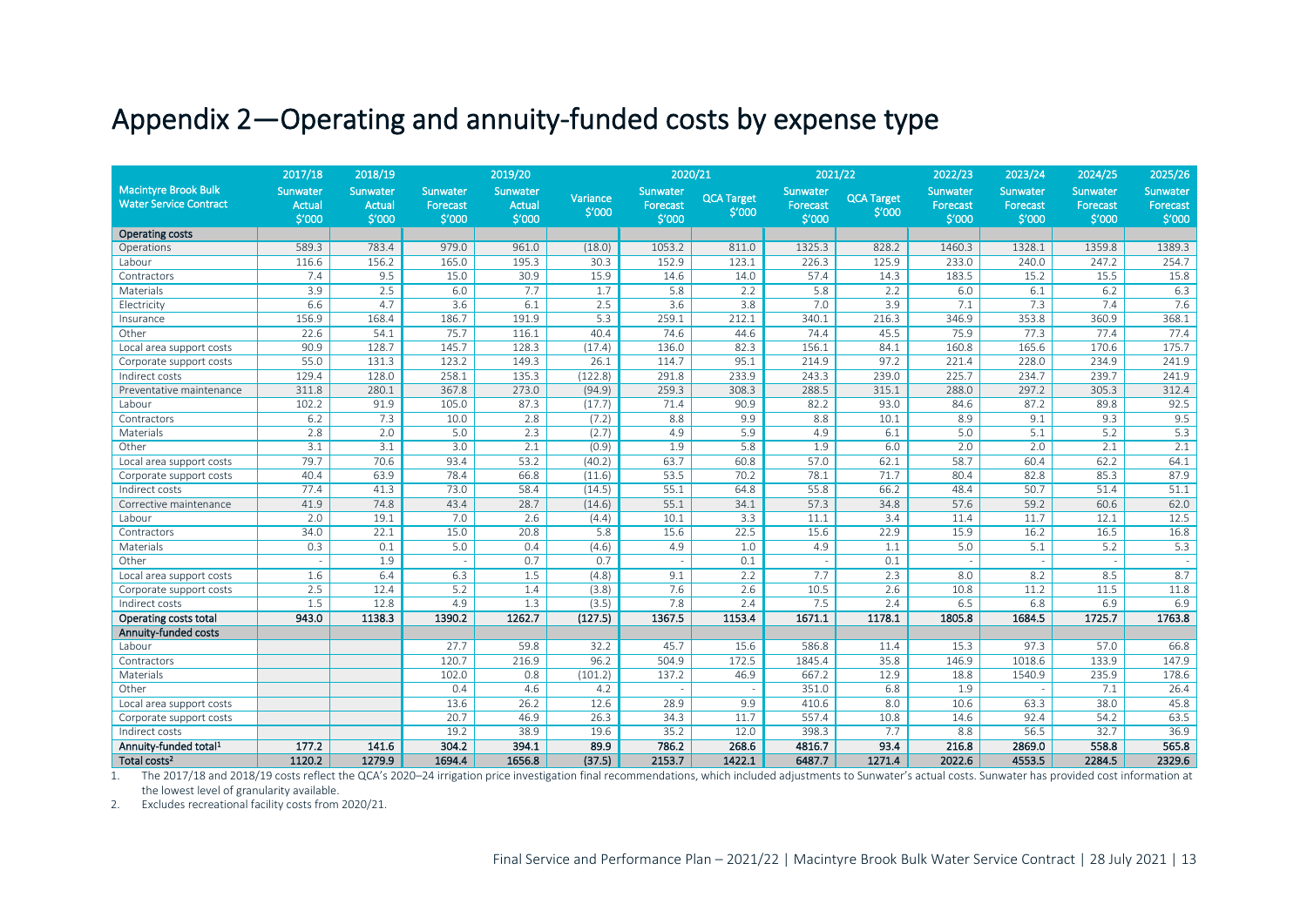# <span id="page-13-0"></span>Appendix 3—Comparison of forecast and actual annuity-funded projects for 2019/20

The below table sets out the major annuity-funded projects planned for the Macintyre Brook Bulk Water Service Contract in 2019/20 and the actual projects undertaken.

| Project                                                              | Forecast<br>\$'000 | Actual<br>\$'000 | Commentary                                                                                                                                                                                                                                                                                                                                                                                                                                                                                                                                                                                                                                                                                                                                                                                                                                                                                                                                                                                                                                                                                                                                                                             |
|----------------------------------------------------------------------|--------------------|------------------|----------------------------------------------------------------------------------------------------------------------------------------------------------------------------------------------------------------------------------------------------------------------------------------------------------------------------------------------------------------------------------------------------------------------------------------------------------------------------------------------------------------------------------------------------------------------------------------------------------------------------------------------------------------------------------------------------------------------------------------------------------------------------------------------------------------------------------------------------------------------------------------------------------------------------------------------------------------------------------------------------------------------------------------------------------------------------------------------------------------------------------------------------------------------------------------|
| Coolmunda Dam - Regulating valve No. 2 refurbishment (20MAB05)       | 56                 | 53               | This project was delivered within budget.                                                                                                                                                                                                                                                                                                                                                                                                                                                                                                                                                                                                                                                                                                                                                                                                                                                                                                                                                                                                                                                                                                                                              |
| Coolmunda Dam - Light Detection and Ranging (LIDAR) survey (20MAB03) | 28                 |                  | The LIDAR survey for Coolmunda Dam was included in the scope of works for the<br>Dam Improvement Program project. Irrigation customers do not currently<br>contribute towards dam improvement costs.                                                                                                                                                                                                                                                                                                                                                                                                                                                                                                                                                                                                                                                                                                                                                                                                                                                                                                                                                                                   |
| Coolmunda Dam - Install standpipes (20MAB02)                         | 26                 |                  | Sunwater decided that the benefit of installing new instrumentation at the dam<br>needs to be demonstrated before works can proceed. The benefits will be<br>assessed as part of the next comprehensive risk assessment.                                                                                                                                                                                                                                                                                                                                                                                                                                                                                                                                                                                                                                                                                                                                                                                                                                                                                                                                                               |
| Coolmunda Dam - Gate 4 non-destructive testing (20MAB10)             | 68                 | 75               | Quotes provided by the market were more than originally estimated.                                                                                                                                                                                                                                                                                                                                                                                                                                                                                                                                                                                                                                                                                                                                                                                                                                                                                                                                                                                                                                                                                                                     |
| Meter replacements (20MAB12)                                         | 23                 | 17               | Fewer meters required replacement than originally planned.                                                                                                                                                                                                                                                                                                                                                                                                                                                                                                                                                                                                                                                                                                                                                                                                                                                                                                                                                                                                                                                                                                                             |
| Other works                                                          | 104                | 145              | Key cost variances related to:<br>reconnecting the lower wheel on the left-hand side of gate 5 at Coolmunda<br>Dam (20MAB04, \$55k above forecast). The required scope of works was<br>significantly greater than forecast as additional works were required to<br>ensure personnel can safely work under the floats without the risk of<br>crushing the worker. A Registered Professional Engineer Queensland<br>drawing and approval was needed on the man box, wheel and railings to<br>ensure they were fit-for-purpose. An effective rescue plan was also required<br>prior to undertaking the works. This project was carried over into 2020/21.<br>the re-establishment of security fencing at Greenup Weir (20MAB06, \$8k).<br>The project was deferred to 2020/21 due to the low storage level at<br>Coolmunda Dam and Goondiwindi Regional Council trucks requiring access<br>to the weir to obtain water for town supply.<br>the replacement of electrical cabling at Coolmunda Dam (20MAB09, \$10k<br>above forecast). Additional cabling and labour were required to complete<br>the work.<br>The scheme's contingency amount (\$14k) was re-allocated to other projects. |
| Non-scheduled works                                                  |                    | 97               | Most of the costs related to the following non-scheduled projects:<br>review of the davit crane accessibility (19MAB04, \$13k). This project was<br>$\bullet$<br>carried over to 2019/20 due to additional resources that were required to<br>complete the project, i.e. crane hire and experienced contractor to install<br>the davit crane safely within the valve house.                                                                                                                                                                                                                                                                                                                                                                                                                                                                                                                                                                                                                                                                                                                                                                                                            |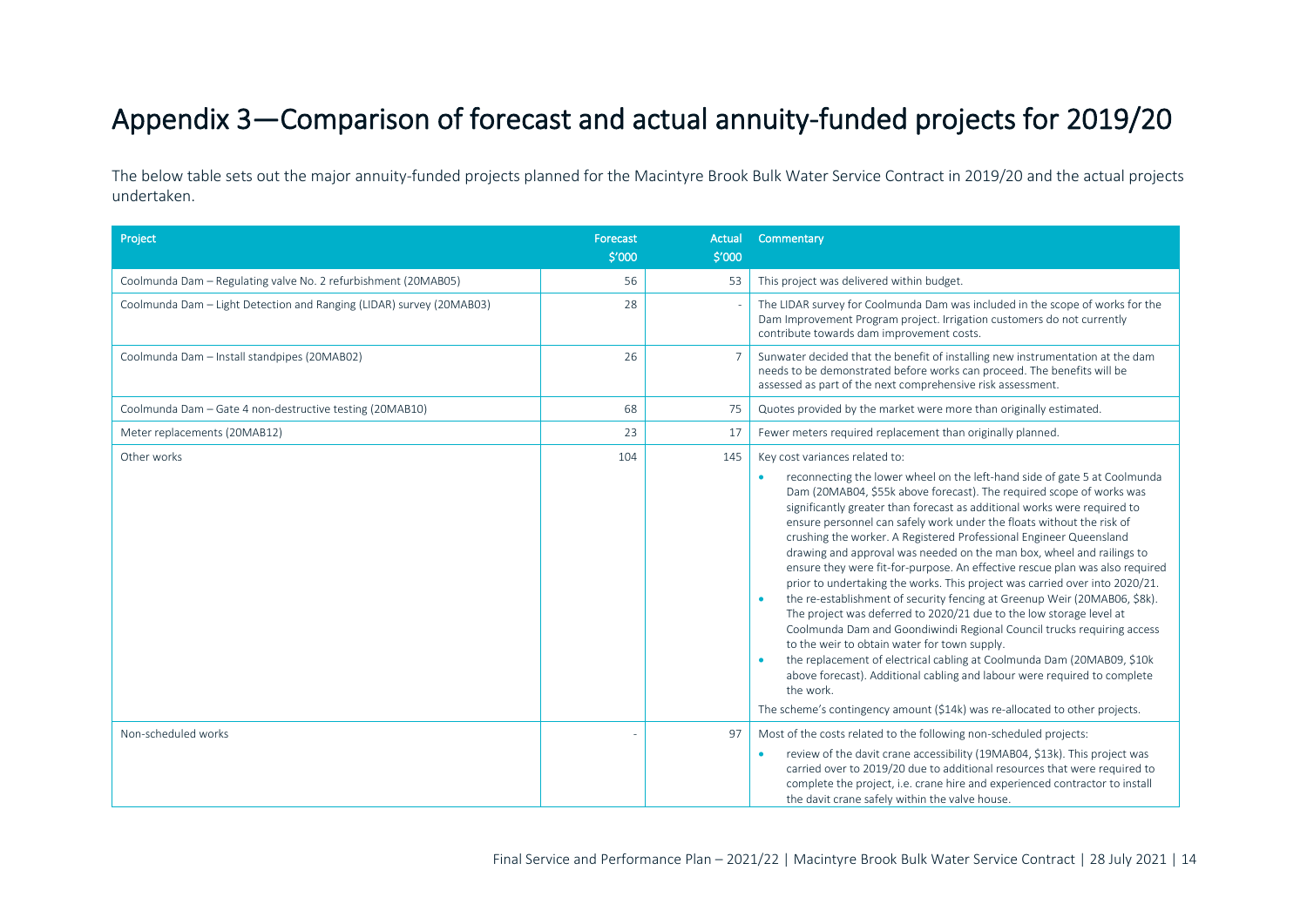| Project       | Forecast<br>\$'000 | \$'000 | Actual Commentary                                                                                                                                                                                                                                                                                                                                                                                |
|---------------|--------------------|--------|--------------------------------------------------------------------------------------------------------------------------------------------------------------------------------------------------------------------------------------------------------------------------------------------------------------------------------------------------------------------------------------------------|
|               |                    |        | replacement of a leaking 750 mm butterfly valve at the Whetstone Weir<br>outlet works (20MAB13, \$42k)<br>a topographic and bathymetric survey at Greenup Weir to determine and<br>update the storage curve (20MAB16, \$23k). Once updated, this storage<br>curve can then be used to supply accurate data to customers to determine<br>the available volume of water available at a given time. |
| 2019/20 Total | 305                | 394    |                                                                                                                                                                                                                                                                                                                                                                                                  |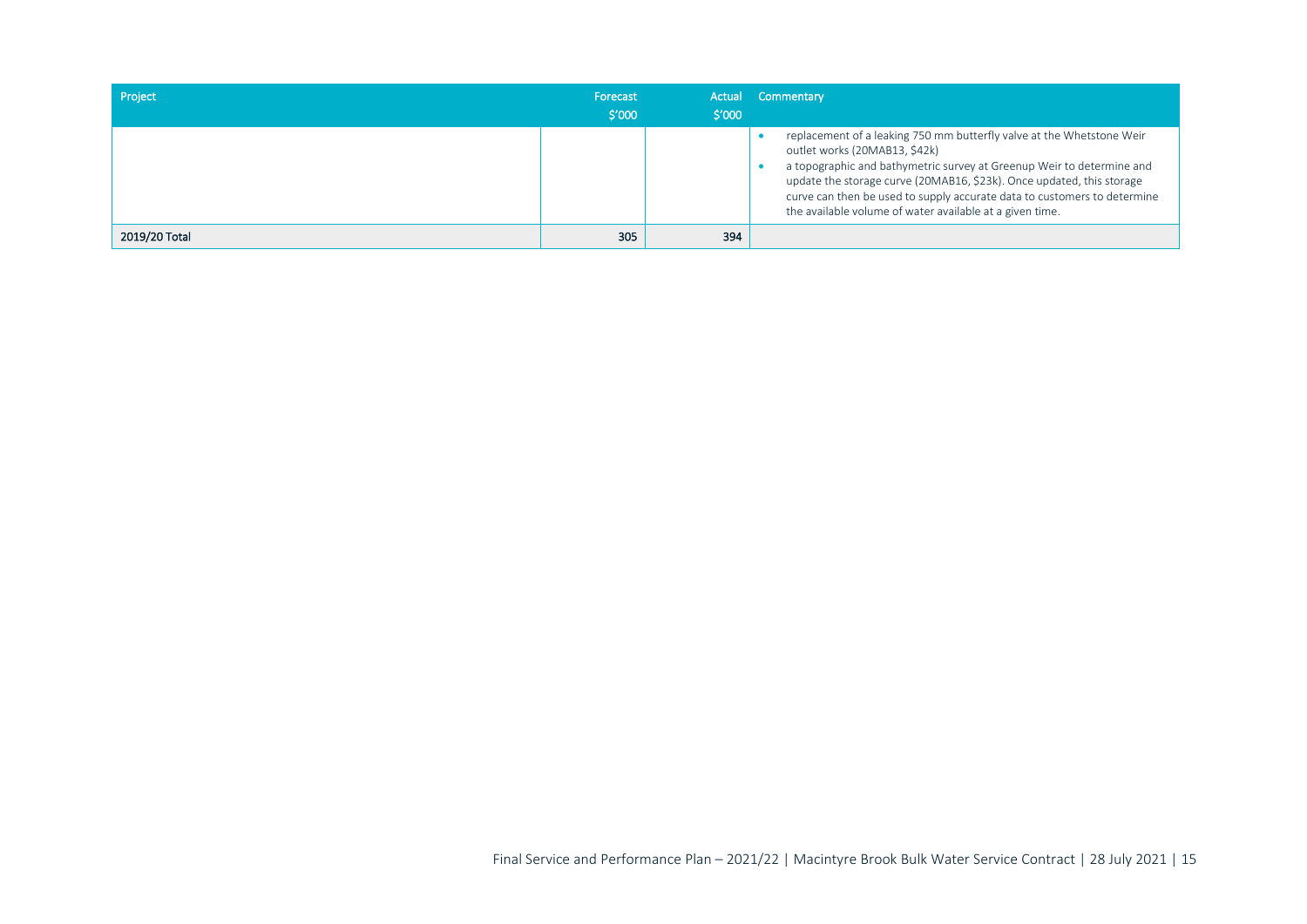# <span id="page-15-0"></span>Appendix 4—Annuity-funded projects for 2020/21 to 2025/26

The below table sets out Sunwater's currently planned annuity-funded projects for the 2020/21 to 2025/26 period for this scheme. While the immediate program is well defined, estimates become more uncertain further into the planning timeline. Forecasts are likely to change in future S&PPs, reflecting changes in project delivery timing; asset condition and risk updates; outcomes from scheduled asset inspections; and customer feedback.

| Year     | <b>Facility</b> | <b>Activity description</b>                                                                                                                                                                                                                                                                                                                                  | <b>Forecast</b><br>\$′000 |
|----------|-----------------|--------------------------------------------------------------------------------------------------------------------------------------------------------------------------------------------------------------------------------------------------------------------------------------------------------------------------------------------------------------|---------------------------|
| 2020/214 | Greenup Weir    | Study – the extended drought has highlighted the need to re-consider the role Greenup Weir plays in the<br>water supply scheme. An option study into refurbishing Greenup Weir is planned. Greenup Weir currently<br>has a 'no maintenance' strategy.                                                                                                        |                           |
|          | Coolmunda Dam   | Replace - the manual actuators on the cone values with electric actuators to address known workplace<br>health and safety risks.                                                                                                                                                                                                                             | 57                        |
|          | Coolmunda Dam   | Reinstate – guide wheel on the gate five float well, which has become dislodged from the guide. It needs<br>to be reinstated to ensure the gate operates as it should during floods.                                                                                                                                                                         | 99                        |
|          | Scheme          | Replace - customer meters based on known asset condition and age.                                                                                                                                                                                                                                                                                            | 36                        |
|          | Coolmunda Dam   | Study - comprehensive inspection based on regulatory requirements and to better understand asset<br>condition and risk.                                                                                                                                                                                                                                      | 135                       |
|          | Multiple        | There were seven other annuity-funded projects planned for 2020/21 consisting of a trash rack<br>refurbishment; crane maintenance; an options analysis for replacing the emergency gate pump; changing<br>out the final gatic covers at Coolmunda Dam; an arc flash study to improve electrical safety; an asset<br>revaluation and a contingency allowance. | 158                       |
|          | 2020/21 Total   |                                                                                                                                                                                                                                                                                                                                                              | 785                       |
| 2021/22  | Coolmunda Dam   | Refurbish - spillway gate system based on known asset condition and age.                                                                                                                                                                                                                                                                                     | 3371                      |
|          | Coolmunda Dam   | Study - comprehensive risk assessment to risk assess recommendations from a 20-year dam safety review.                                                                                                                                                                                                                                                       | 1181                      |
|          | Coolmunda Dam   | Refurbish – remove failed drainage pipework based on known asset condition and age.                                                                                                                                                                                                                                                                          | 61                        |
|          | Scheme          | Replace – customer meters based on known asset condition and age.                                                                                                                                                                                                                                                                                            | 50                        |
|          | Coolmunda Dam   | Study – options to replace header pipe bulkhead and improve fine screen installation.                                                                                                                                                                                                                                                                        | 43                        |
|          | Multiple        | There are five other annuity-funded projects planned for 2021/22 consisting of finalising the Greenup Weir<br>options study; studies into remote operations and surveillance at Ben Dor Weir and Whetstone Weir;<br>installing programmable logic controller and telemetry for remote operated actuated valves at Coolmunda<br>Dam; and signage.             | 110                       |

<sup>4</sup> Based on the program of works underpinning the 2020/21 annuity-funded budget figures presented in this S&PP. This data was extracted from Sunwater's systems in mid-2020 and has been provided to facilitate future reporting of our performance against forecast costs. Changes to the 2020/21 program of works since the date of extraction are not incorporated here.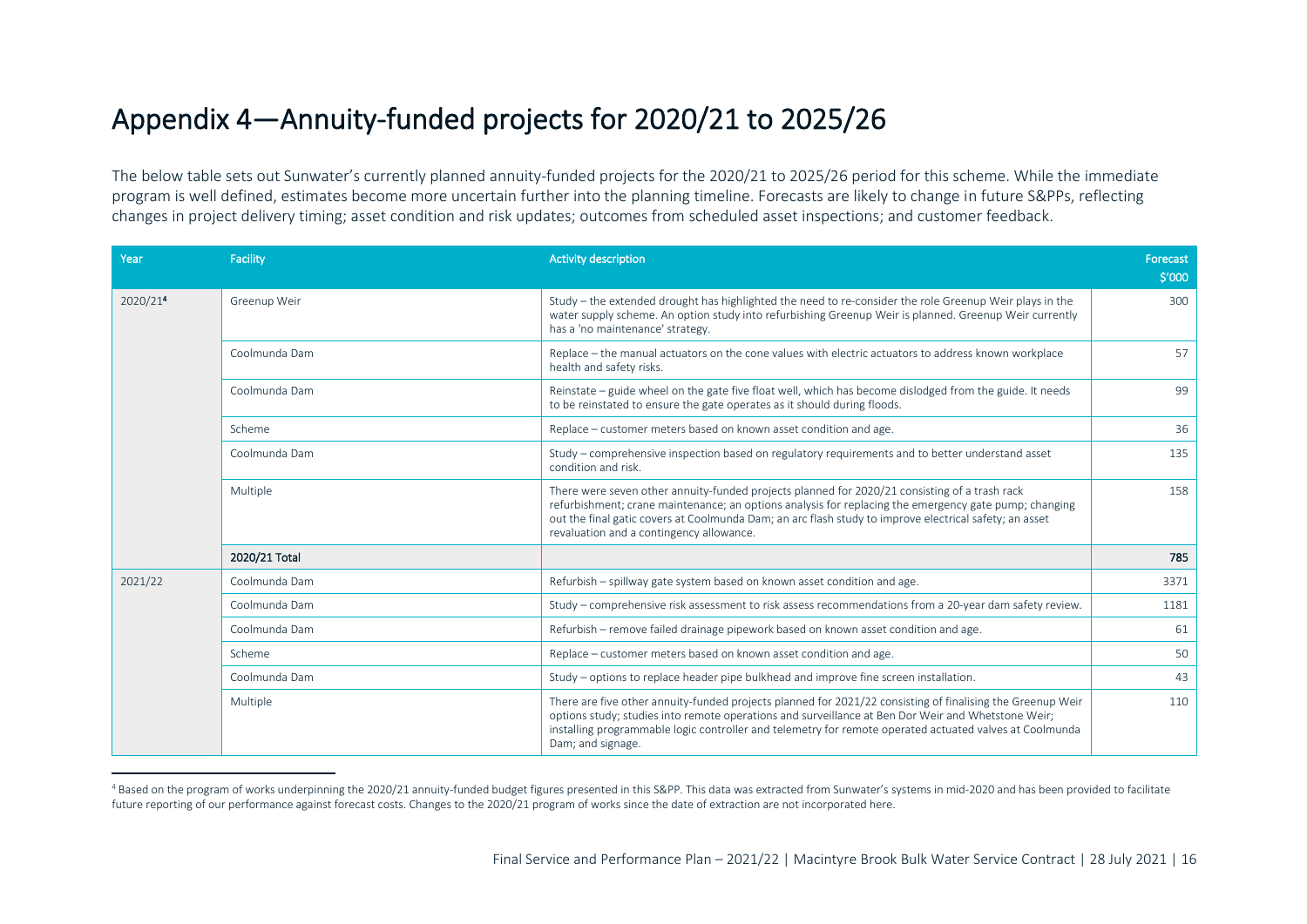| Year    | <b>Facility</b>             | <b>Activity description</b>                                                                                                                                                                                                                                              | Forecast<br>\$′000 |
|---------|-----------------------------|--------------------------------------------------------------------------------------------------------------------------------------------------------------------------------------------------------------------------------------------------------------------------|--------------------|
|         | 2021/22 Total               |                                                                                                                                                                                                                                                                          | 4816               |
| 2022/23 | Scheme                      | Replace – customer meters based on known asset condition and age.                                                                                                                                                                                                        | 51                 |
|         | Coolmunda Dam               | Replace – header pipe bulkhead and improve fine screen installation to mitigate known safety risk.                                                                                                                                                                       | 74                 |
|         | Whetstone and Ben Dor Weirs | Study - comprehensive inspections based on asset management standards and to better understand asset<br>condition and risk.                                                                                                                                              | 24                 |
|         | Coolmunda Dam               | Replace – intake screen on left and right header pipe intakes based on known asset condition and age.                                                                                                                                                                    | 68                 |
|         | 2022/23 Total               |                                                                                                                                                                                                                                                                          | 217                |
| 2023/24 | Greenup Weir                | Refurbish – refurbish, replace or decommission the weir based on the outcomes of the options study.                                                                                                                                                                      | 2817               |
|         | Scheme                      | Replace - customer meters based on known asset condition and age.                                                                                                                                                                                                        | 52                 |
|         | 2023/24 Total               |                                                                                                                                                                                                                                                                          | 2869               |
| 2024/25 | Coolmunda Dam               | Refurbish – gates 3, 5 and 6 downstream face based on known asset condition and age.                                                                                                                                                                                     | 222                |
|         | Coolmunda Dam               | Replace – 915mm valve and install electric actuator to mitigate known safety risk.                                                                                                                                                                                       | 163                |
|         | Scheme                      | Replace – customer meters based on known asset condition and age.                                                                                                                                                                                                        | 53                 |
|         | Coolmunda Dam               | Replace - regulating valve actuator to mitigate known safety risk.                                                                                                                                                                                                       | 73                 |
|         | Multiple                    | There are two other annuity-funded projects planned for 2024/25 consisting of refurbishing upstream face<br>rip rap at Coolmunda Dam and refurbishing a winch.                                                                                                           | 48                 |
|         | 2024/25 Total               |                                                                                                                                                                                                                                                                          | 559                |
| 2025/26 | Coolmunda Dam               | Study – comprehensive inspection based on regulatory requirements and to better understand asset<br>condition and risk.                                                                                                                                                  | 149                |
|         | Coolmunda Dam               | Refurbish – gates 3 and 4 upstream face based on known asset condition and age.                                                                                                                                                                                          | 197                |
|         | Scheme                      | Replace - customer meters based on known asset condition and age.                                                                                                                                                                                                        | 54                 |
|         | Coolmunda Dam               | Replace – headwater gauge based on known asset condition and age.                                                                                                                                                                                                        | 39                 |
|         | Coolmunda Dam               | Replace - spillway gate 7 crest seal based on known asset condition and age.                                                                                                                                                                                             | 44                 |
|         | Multiple                    | There are four other annuity-funded projects planned for 2025/26 consisting of an asset valuation;<br>replacing gauging equipment; undertaking a condition assessment of float wells, float wheels, guides, etc.<br>at Coolmunda Dam; and inspecting a trunnion bearing. | 82                 |
|         | 2025/26 Total               |                                                                                                                                                                                                                                                                          | 565                |